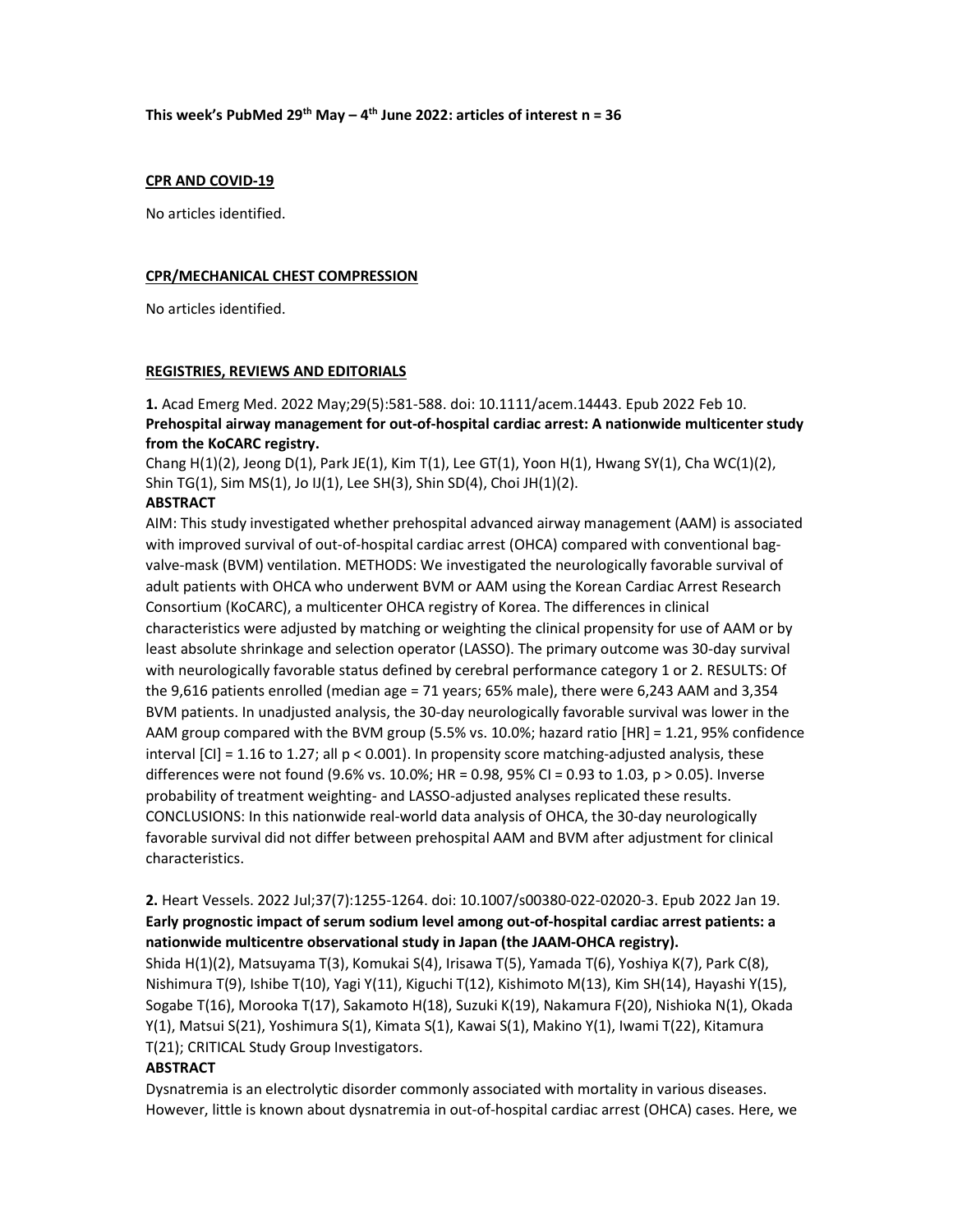investigated the association between serum sodium level on hospital arrival and neurological outcomes after OHCA. This nationwide hospital-based observational study (The Japanese Association for Acute Medicine Out-of-Hospital Cardiac Arrest registry) enrolled patients with OHCA between 2014 and 2017. We included adult patients aged ≥ 18 years with non-traumatic OHCA who achieved return of spontaneous circulation (ROSC) and whose serum sodium level on hospital arrival was available. Based on the serum sodium level, patients were divided into three levels: hyponatremia (Na < 135 mEq/L), normal sodium level (Na ≥ 135 or ≤ 145 mEq/L), and hypernatremia (Na > 145 mEq/L). The primary outcome was 1-month survival with favourable neurological outcomes. Altogether, 34 754 patients with OHCA were documented, and 5160 patients with nontraumatic OHCA and who achieved ROSC were eligible for our analyses. The proportion of favourable neurological outcomes was highest in patients with normal sodium levels at 17.6% (677/3854), followed by patients with hyponatremia at 8.2% (57/696) and patients with hypernatremia at 5.7% (35/610). Moreover, hyponatremia and hypernatremia were associated with a decreased probability of favourable neurological outcomes compared with normal sodium level (vs. hyponatremia, adjusted odds ratio [AOR] 0.97, 95% confidence interval [CI] 0.95-0.99; vs. hypernatremia, AOR 0.96, 95% CI 0.94-0.98). Hypo- and hypernatremia on hospital arrival were associated with a decreased probability of favourable neurological outcomes in patients with non-traumatic OHCA who achieved ROSC.

#### IN-HOSPITAL CARDIAC ARREST

1. Resusc Plus. 2022 May 26;10:100252. doi: 10.1016/j.resplu.2022.100252. eCollection 2022 Jun. Physiologic effects of stress dose corticosteroids in in-hospital cardiac arrest (CORTICA): A randomized clinical trial.

Mentzelopoulos SD(1), Pappa E(1), Malachias S(1), Vrettou CS(1), Giannopoulos A(1), Karlis G(1), Adamos G(1), Pantazopoulos I(1), Megalou A(1), Louvaris Z(2)(3), Karavana V(1), Aggelopoulos E(1), Agaliotis G(1), Papadaki M(1), Baladima A(1), Lasithiotaki I(4), Lagiou F(1), Temperikidis P(1), Louka A(4), Asimakos A(1), Kougias M(1), Makris D(5), Zakynthinos E(5), Xintara M(5), Papadonta ME(6), Koutsothymiou A(6), Zakynthinos SG(1), Ischaki E(1).

#### **ABSTRACT**

AIM: Postresuscitation hemodynamics are associated with hospital mortality/functional outcome. We sought to determine whether low-dose steroids started during and continued after cardiopulmonary resuscitation (CPR) affect postresuscitation hemodynamics and other physiological variables in vasopressor-requiring, in-hospital cardiac arrest. METHODS: We conducted a twocenter, randomized, double-blind trial of patients with adrenaline (epinephrine)-requiring cardiac arrest. Patients were randomized to receive either methylprednisolone 40 mg (steroids group) or normal saline-placebo (control group) during the first CPR cycle post-enrollment. Postresuscitation shock was treated with hydrocortisone 240 mg daily for 7 days maximum and gradual taper (steroids group), or saline-placebo (control group). Primary outcomes were arterial pressure and centralvenous oxygen saturation (ScvO2) within 72 hours post-ROSC. RESULTS: Eighty nine of 98 controls and 80 of 86 steroids group patients with ROSC were treated as randomized. Primary outcome data were collected from 100 patients with ROSC (control, n = 54; steroids, n = 46). In intention-to-treat mixed-model analyses, there was no significant effect of group on arterial pressure, marginal mean (95% confidence interval) for mean arterial pressure, steroids vs. control: 74 (68-80) vs. 72 (66-79) mmHg] and ScvO2 [71 (68-75)% vs. 69 (65-73)%], cardiac index [2.8 (2.5-3.1) vs. 2.9 (2.5-3.2) L/min/m2], and serum cytokine concentrations [e.g. interleukin-6, 89.1 (42.8-133.9) vs. 75.7 (52.1- 152.3) pg/mL] determined within 72 hours post-ROSC (P = 0.12-0.86). There was no between-group difference in body temperature, echocardiographic variables, prefrontal blood flow index/cerebral autoregulation, organ failure-free days, and hazard for poor in-hospital/functional outcome, and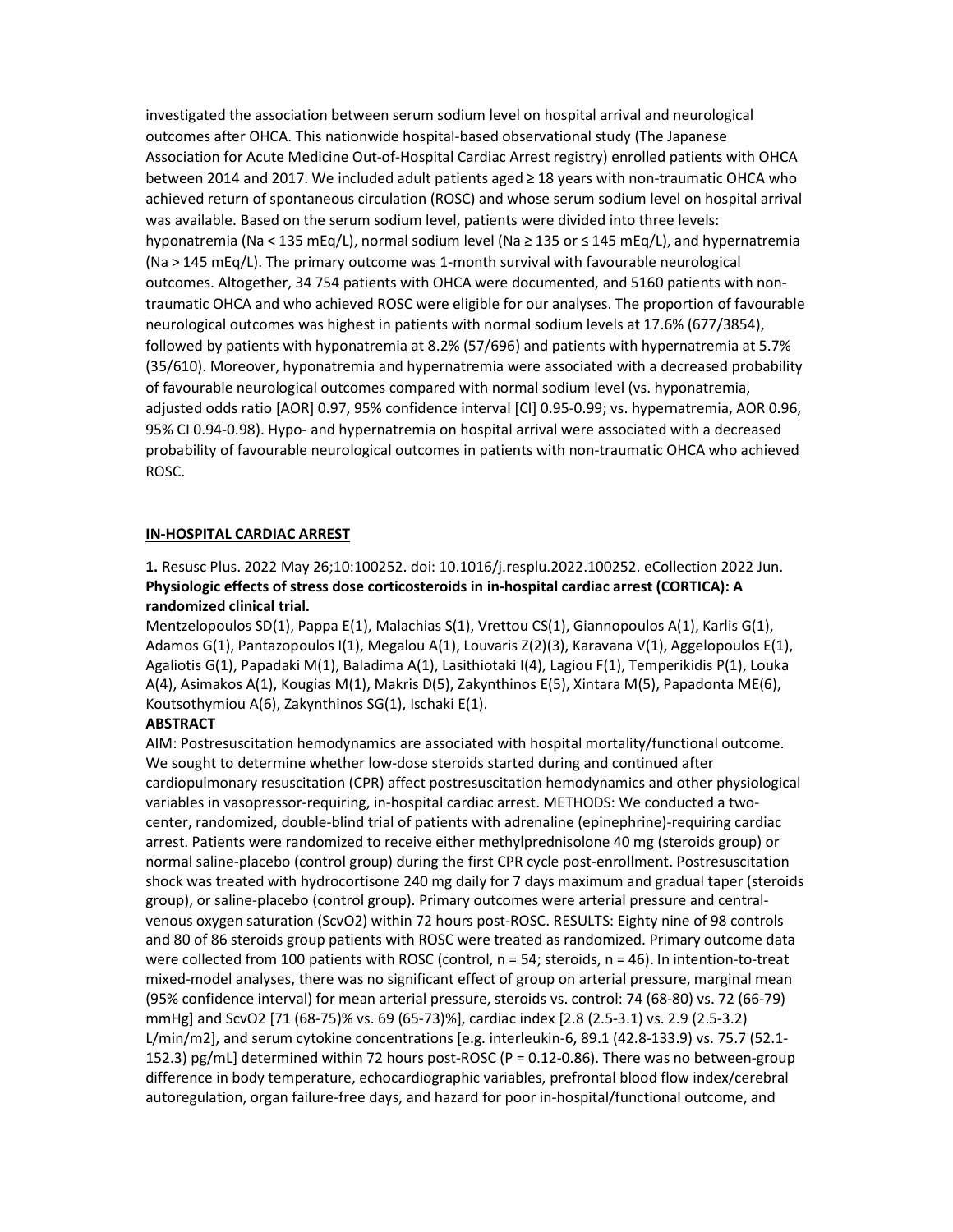adverse events (P = 0.08->0.99). CONCLUSIONS: Our results do not support the use of low-dose corticosteroids in in-hospital cardiac arrest.

#### INJURIES AND CPR

No articles identified.

#### CAUSE OF THE ARREST

1. Heart Rhythm. 2022 Jun;19(6):937-944. doi: 10.1016/j.hrthm.2022.01.035. Epub 2022 Feb 4. Predictors and outcomes of in-hospital referrals for forensic investigation after young sudden cardiac death.

Paratz ED(1), van Heusden A(2), Zentner D(3), Morgan N(4), Smith K(5), Ball J(6), Thompson T(7), James P(7), Connell V(8), Pflaumer A(9), Semsarian C(10), Ingles J(11), Stub D(12), Parsons S(13), La Gerche A(14).

#### **ABSTRACT**

BACKGROUND: Forensic investigations are recommended following sudden cardiac death (SCD) to determine cause of death and identify living relatives at potential risk. Not all young SCD patients are referred to coronial services. OBJECTIVE: The purpose of this study was to identify referral rates, predictors, and outcomes of young SCD patients who die in-hospital following out-of-hospital cardiac arrest (OHCA). METHODS: A prospective 2-year analysis of in-hospital deaths following OHCA in Victoria, Australia, was conducted using a statewide registry combining data from ambulance, hospital, and forensic resources. RESULTS: OHCA caused 26.3% of all deaths (n = 1301) in Victorians aged 1-50 years. Rates of prehospital and in-hospital referral to coronial services were 95.0% and 59.5%, respectively. Factors independently predicting in-hospital coronial referral were age <40 years, death in the emergency department, and rural status (odds ratios 4.07, 8.91, and 3.43, respectively). Establishing a diagnosis of coronary disease in-hospital substantially reduced odds of coronial referral (odds ratio 0.07). Of 107 SCD patients referred to the coroner from hospitals, 25 (23.3%) had illicit substances identified on toxicologic analysis. Eighty-one patients (75.7%) underwent autopsy, with cause of death determined in 65 cases (80.2%). Sixteen deaths (19.8%) remained unascertained after autopsy and ancillary investigations. CONCLUSION: More than onefourth of young Victorian deaths result from OHCA. Approximately half of patients dying in-hospital following OHCA are referred to the coroner. Patients referred are younger, more likely to die in the emergency department, and reside rurally. Forensic assessment identifies high rates of illicit drug use in young SCD patients and provides a definitive cause of death for most patients.

#### END-TIDAL CO<sub>2</sub>

No articles identified.

#### ORGAN DONATION

1. Indian J Crit Care Med. 2022 Summer;26(4):421-438. doi: 10.5005/jp-journals-10071-24198. Organ Donation after Circulatory Determination of Death in India: A Joint Position Paper.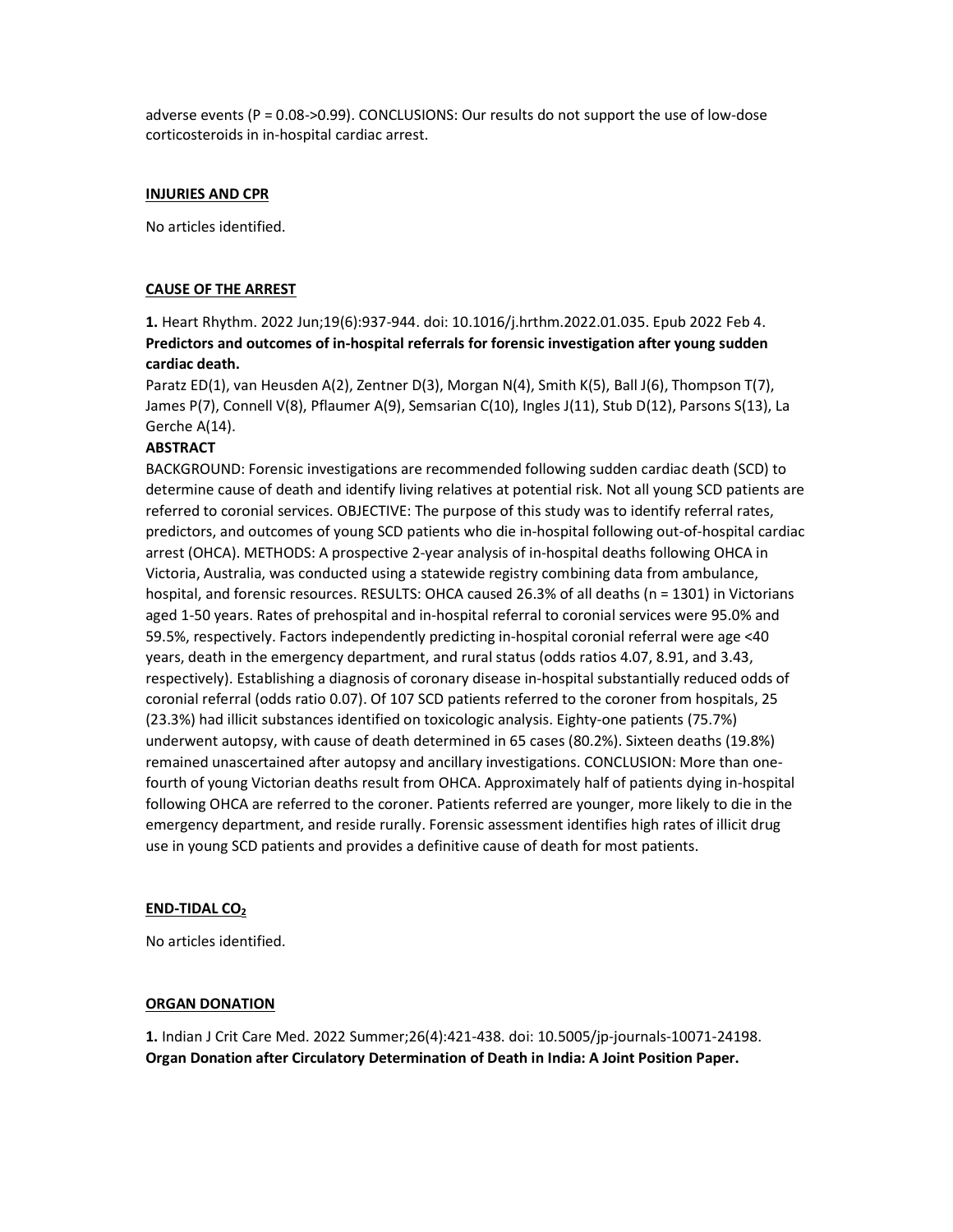Seth AK(1), Mohanka R(2), Navin S(3), Gokhale AG(4), Sharma A(5), Kumar A(6), Ramachandran B(7), Balakrishnan KR(8), Mirza D(9), Mehta D(10), Zirpe KG(11), Dhital K(12), Sahay M(13), Simha S(14), Sundaram R(15), Pandit R(16), Mani RK(17), Gursahani R(18), Gupta S(19), Kute VB(20), Shroff S(21). **ABSTRACT** 

Organ donation following circulatory determination of death (DCDD) has contributed significantly to the donor pool in several countries. In India, majority of deceased donations happen following brain death (BD). While existing legislation allows for DCDD, there have been only few reports of kidney transplantation following DCDD from India. This document, prepared by a multidisciplinary group of experts, reviews international best practices in DCDD and outlines the path for DCDD in India. Ethical, medical, legal, economic, procedural, and logistic challenges unique to India have been addressed. The practice of withdrawal of life-sustaining treatment (WLST) in India, laid down by the Supreme Court of India, is time-consuming, possible only in patients in a permanent vegetative state, and too cumbersome for day-to-day practice. In patients where continued medical care is futile, the procedure for WLST is described. In controlled DCDD (category-III), decision for WLST is independent of and delinked from the subsequent possibility of organ donation. Families that are inclined toward organ donation are explained the procedure including the timing and location of WLST, consent for antemortem measures, no-touch period, and the possibility of stand-down and return to the intensive care unit (ICU) without donation. In donation following neurologic determination of death (DNDD), if cardiac arrest occurs during the process of BD declaration, the protocol for DCDD category-IV has been described in detail. In DCDD category-V, organ donation may be possible following unsuccessful cardiopulmonary resuscitation of cardiac arrest in the ICU. An outline of organ-specific requisites for kidney, liver, heart, and lung transplantation following DCDD and techniques, such as normothermic regional perfusion (nRP) and ex vivo machine perfusion, has been provided. The outcomes of transplantation following DCDD are comparable to those following DBDD or living donor transplantation. Documents and checklists necessary for successful execution of DCDD in India are described.

#### FEEDBACK

No articles identified.

#### DRUGS

No articles identified.

#### TRAUMA

No articles identified.

#### VENTILATION

No articles identified.

#### CERERBRAL MONITORING

1. JAMA Netw Open. 2022 May 2;5(5):e2213546. doi: 10.1001/jamanetworkopen.2022.13546.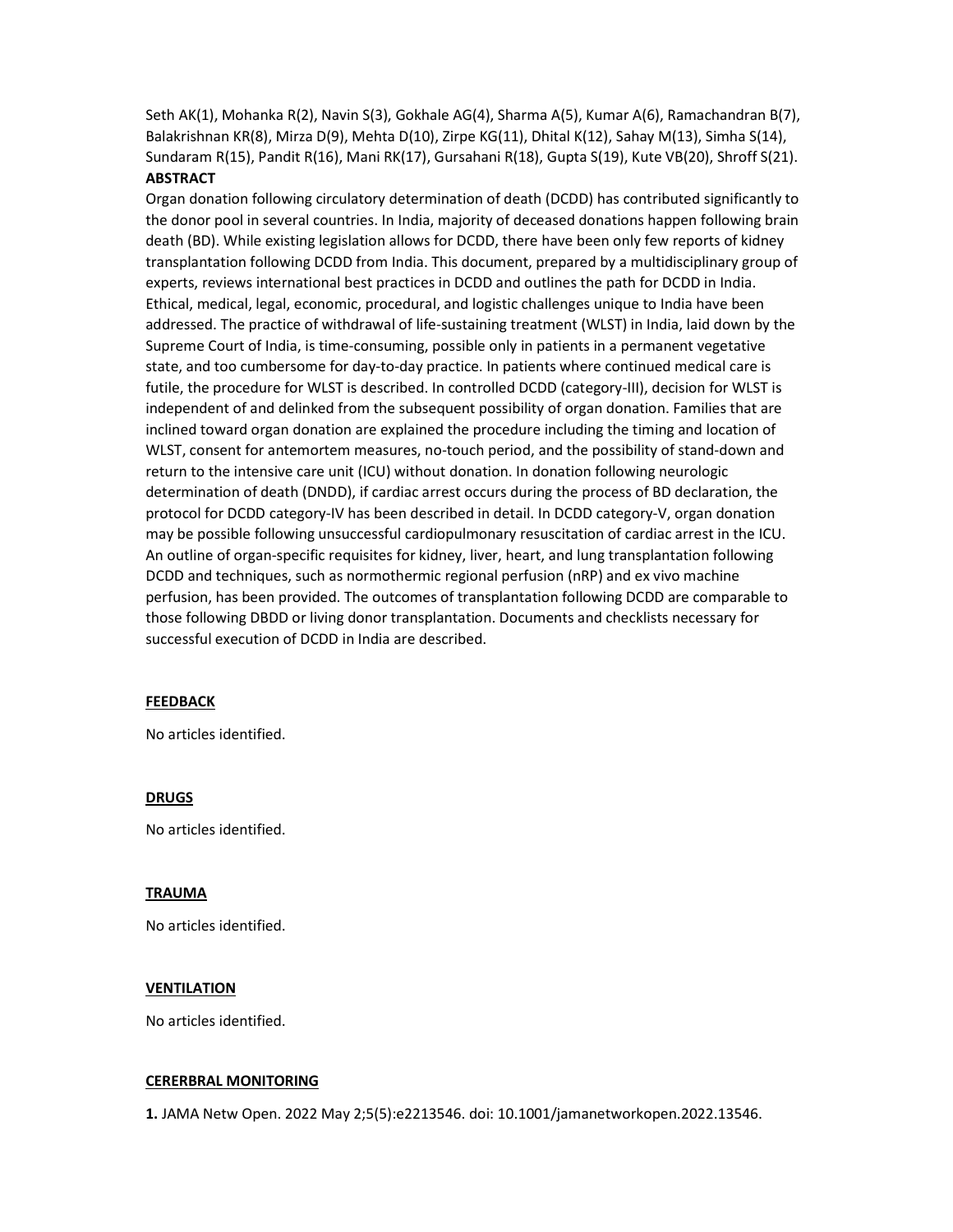## Evaluation of Neurologic and Psychiatric Outcomes After Hospital Discharge Among Adult Survivors of Cardiac Arrest.

Secher N(1)(2)(3), Adelborg K(1)(4), Szentkúti P(1), Christiansen CF(1), Granfeldt A(3), Henderson VW(1)(5)(6), Sørensen HT(1)(7).

#### **ABSTRACT**

IMPORTANCE: Long-term risks of neurologic and psychiatric disease after cardiac arrest are largely unknown. OBJECTIVE: To examine the short-term and long-term risks of common neurologic outcomes (stroke, epilepsy, Parkinson disease, and dementia) and psychiatric outcomes (depression and anxiety) in patients after hospitalization for cardiac arrest. DESIGN, SETTING, AND PARTICIPANTS: This nationwide population-based cohort study with 21 years of follow-up included data on 250 838 adults from all Danish hospitals between January 1, 1996, and December 31, 2016. Danish medical registries were used to identify all patients with a first-time diagnosis of cardiac arrest and 2 matched comparison cohorts. The first comparison cohort included patients with a firsttime diagnosis of myocardial infarction; the second comprised people from the general population. Data analysis was performed from November 1, 2020, to June 30, 2021. EXPOSURES: In-hospital or out-of-hospital cardiac arrest. MAIN OUTCOMES AND MEASURES: Neurologic and psychiatric outcomes after hospital discharge were ascertained using medical registries. Twenty-one-year hazard ratios (HRs) and 95% CIs were computed based on Cox regression analysis, controlled for matching factors, and adjusted for comorbidity and socioeconomic status. RESULTS: Among the 250 838 individuals included in this study (median age, 67 years [IQR, 57-76 years]; 173 946 [69.3%] male), 3 groups were identified: 12 046 patients with cardiac arrest, 118 332 patients with myocardial infarction, and 120 460 people from the general population. Compared with patients with myocardial infarction, patients with cardiac arrest had an increased rate of ischemic stroke (10 per 1000 persons; HR, 1.30; 95% CI, 1.02-1.64) and hemorrhagic stroke (2 per 1000 persons; HR, 2.03; 95% CI, 1.12-3.67) in the first year after discharge. During the full follow-up period, rates were as follows: for epilepsy, 28 per 1000 persons (HR, 2.01; 95% CI, 1.66-2.44); for dementia, 73 per 1000 persons (HR, 1.23; 95% CI, 1.09-1.38); for mood disorders including depression, 270 per 1000 persons (HR, 1.78; 95% CI, 1.68-1.89); and for anxiety, 187 per 1000 persons (HR, 1.98; 95% CI, 1.85- 2.12). The rate of Parkinson disease was similar in the 2 cohorts (8 per 1000 persons; HR, 0.96; 95% CI, 0.65-1.42). The rates of the aforementioned outcomes were highest during the first year after cardiac arrest and then declined over time. Comparisons between the cohort of patients with cardiac arrest and the general population cohort showed higher rates of epilepsy, dementia, depression, and anxiety in the cardiac arrest group. CONCLUSIONS AND RELEVANCE: In this cohort study, patients discharged after cardiac arrest had an increased rate of subsequent stroke, epilepsy, dementia, depression, and anxiety compared with patients with myocardial infarction and people from the general population, with declining rates over time. These findings suggest the need for preventive strategies and close follow-up of cardiac arrest survivors.

## 2. JAMA Netw Open. 2022 May 2;5(5):e2214639. doi: 10.1001/jamanetworkopen.2022.14639. Association of High-Volume Centers With Survival Outcomes Among Patients With Nontraumatic Out-of-Hospital Cardiac Arrest: A Systematic Review and Meta-Analysis.

Goh AXC(1), Seow JC(1), Lai MYH(1), Liu N(2)(3), Man Goh Y(1), Ong MEH(3)(4), Lim SL(5), Ho JSY(6), Yeo JW(1), Ho AFW(4)(7).

#### **ABSTRACT**

IMPORTANCE: Although high volume of cases of out-of-hospital cardiac arrest (OHCA) is a key feature of cardiac arrest centers, which have proven survival benefit, the role of center volume as an independent variable associated with improved outcomes is unclear. OBJECTIVE: To assess the association of high-volume centers with survival and neurological outcomes in nontraumatic OHCA.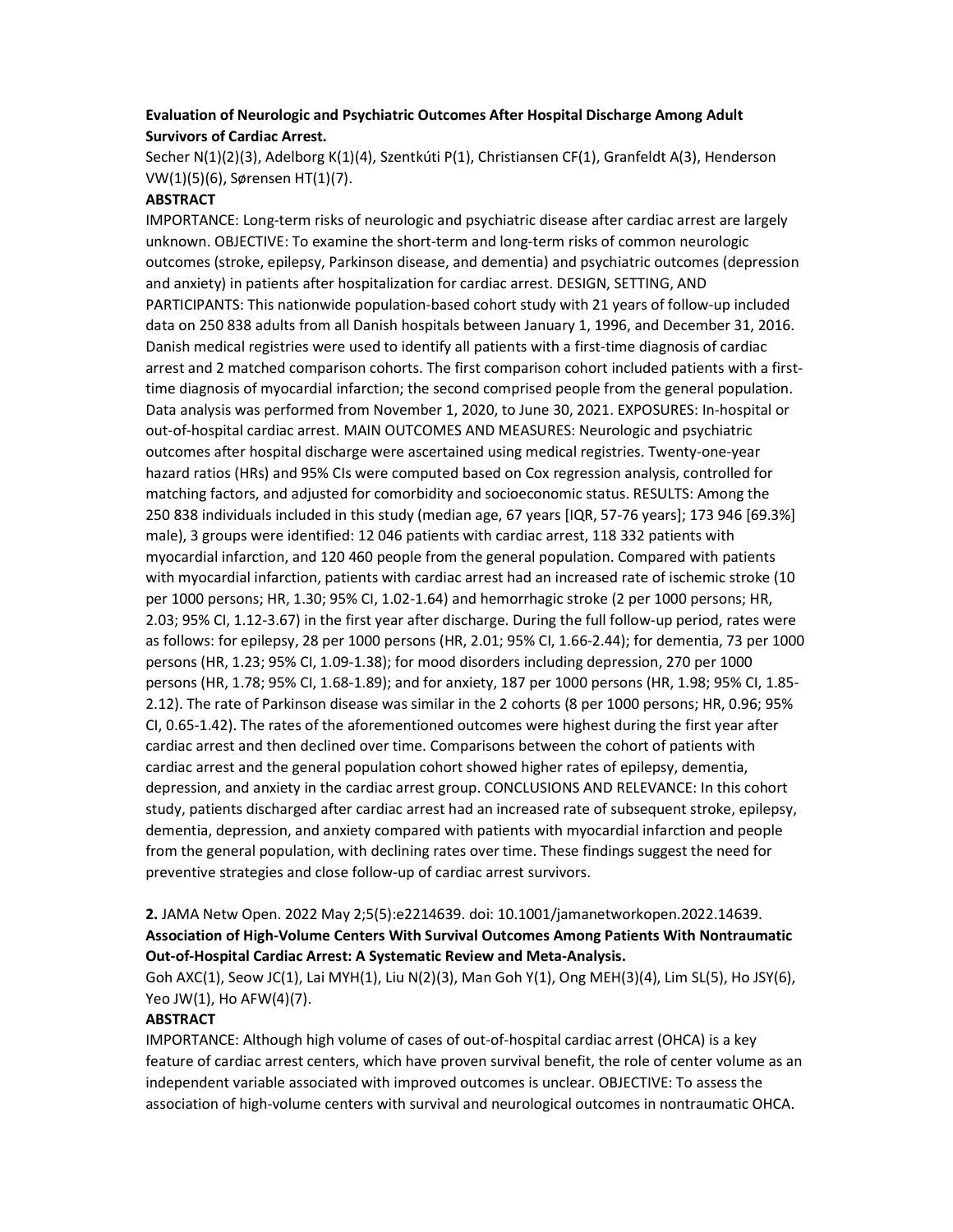DATA SOURCES: Medline, Embase, and the Cochrane Central Register of Controlled Trials were searched from inception to October 11, 2021, for studies including adult patients with nontraumatic OHCA who were treated at high-volume vs non-high-volume centers. STUDY SELECTION: Randomized clinical trials, nonrandomized studies of interventions, prospective cohort studies, and retrospective cohort studies were selected that met the following criteria: (1) adult patients with OHCA of nontraumatic etiology, (2) comparison of high-volume with low-volume centers, (3) report of a volume-outcome association, and (4) report of outcomes of interest. At least 2 authors independently reviewed each article, blinded to each other's decision. DATA EXTRACTION AND SYNTHESIS: Data abstraction and quality assessment were independently conducted by 2 authors. Meta-analyses were performed for adjusted odds ratios (aORs) and crude ORs using a randomeffects model. This study followed the Preferred Reporting Items for Systematic Reviews and Metaanalyses (PRISMA) reporting guideline. MAIN OUTCOMES AND MEASURES: Survival and good neurological outcomes according to the Cerebral Performance Categories Scale at hospital discharge or 30 days. RESULTS: A total of 16 studies involving 82 769 patients were included. Five studies defined high volume as 40 or more cases of OHCA per year; 3 studies defined high volume as greater than 100 cases of OHCA per year. All other studies differed in definitions. Survival to discharge or 30 days improved with treatment at high-volume centers, regardless of whether aORs (1.28 [95% CI, 1.00-1.64]) or crude ORs (1.43 [95% CI, 1.09-1.87]) were pooled. There was no association between center volume and good neurological outcomes at 30 days or hospital discharge in patients with OHCA (aOR, 0.96 [95% CI, 0.77-1.20]). CONCLUSIONS AND RELEVANCE: In this meta-analysis and systematic review, care at high-volume centers was associated with improved survival outcomes, even after adjustment for potential confounders, but was not associated with improved neurological outcomes for patients with nontraumatic OHCA. More studies evaluating the relative importance of center volume compared with other variables (eg, the availability of treatment modalities) associated with survival outcomes in patients with OHCA are required.

#### ULTRASOUND AND CPR

No articles identified.

#### ORGANISATION AND TRAINING

1. J Am Heart Assoc. 2022 Jun 3:e025661. doi: 10.1161/JAHA.122.025661. Online ahead of print. Faculty Development Approaches for Life Support Courses: A Scoping Review. Ko YC(1), Hsieh MJ(1), Cheng A(2), Lauridsen KG(3)(4)(5), Sawyer TL(6)(7), Bhanji F(8), Greif R(9)(10);

International Liaison Committee on Resuscitation Education, Implementation, Teams (EIT) Task Force \*.

#### **ABSTRACT**

The aim of this scoping review initiated by the Education, Implementation and Teams Task Force of the International Liaison Committee on Resuscitation was to identify faculty development approaches to improve instructional competence in accredited life support courses. We searched PubMed, Ovid Embase, Cumulative Index to Nursing and Allied Health Literature, and the Cochrane Central Register of Controlled Trials to identify studies published from January 1, 1966 to December 31, 2021 on approaches to improve faculty development for life support courses. Data on participant characteristics, interventions, design, and outcomes of included studies were extracted. Of the initially identified 10 310 studies, we included 20 studies (5 conference abstracts, 1 short communication, 14 full-length articles). Among them, 12 studies aimed to improve instructors/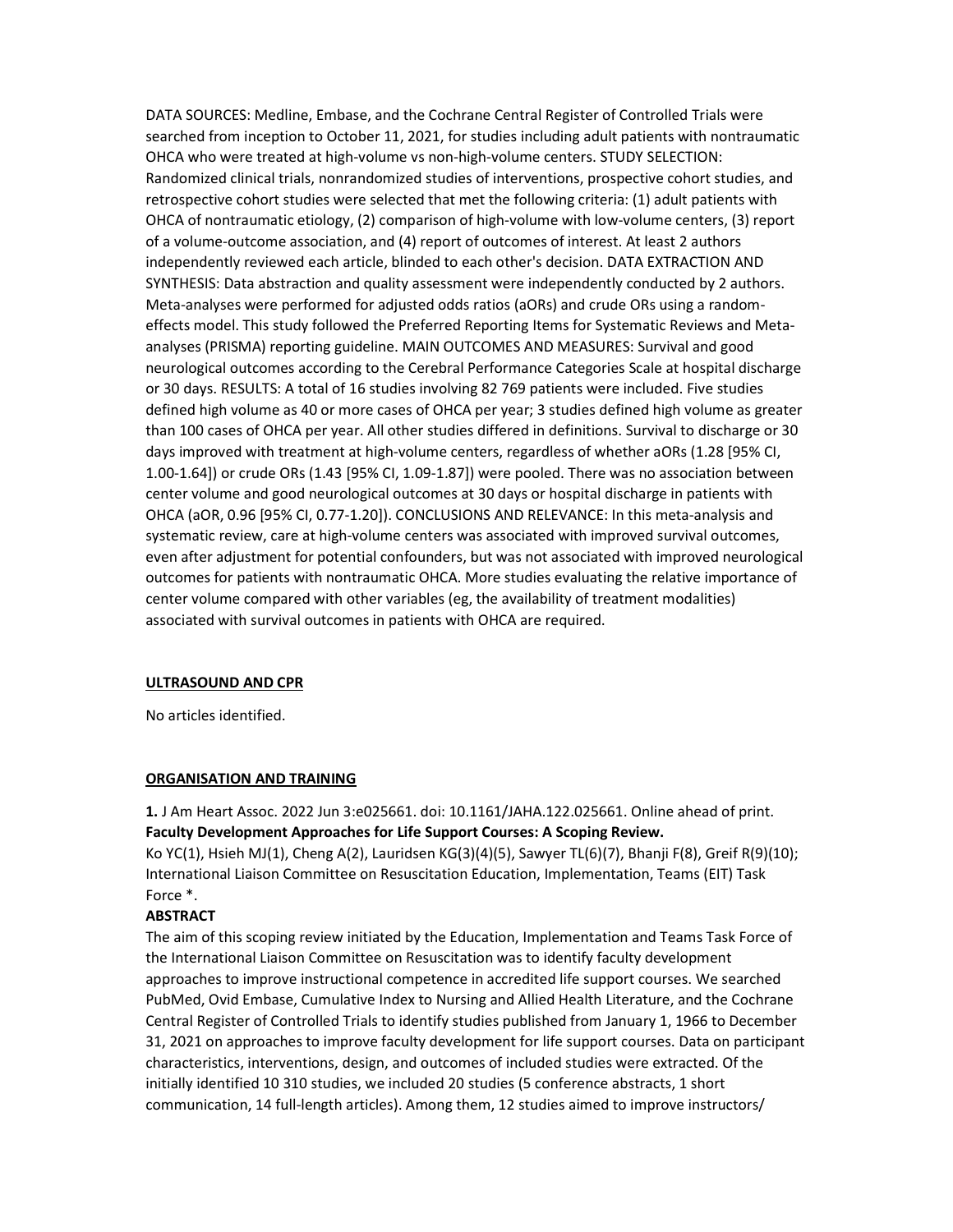candidates' teaching ability in basic life support courses. A wide variety of interventions were identified. The interventions were categorized into 4 themes: instructor qualification/training (n=9), assessment tools (n=3), teaching skills enhancement (n=3), and additional courses for instructors (n=5). Most studies showed that these interventions improved specific teaching ability or confidence of the instructors and learning outcomes in different kinds of life support courses. However, no studies addressed clinical outcomes of patients. In conclusion, the faculty development approaches for instructors are generally associated with improved learning outcomes for participants, and also improved teaching ability and self-confidence of the instructors. It is encouraged that local organizations implement faculty development programs for their teaching staff of their accredited resuscitation courses. Further studies should explore the best ways to strengthen and maintain instructor competency, and define the cost-effectiveness of various different faculty development strategies.

2. Resusc Plus. 2022 May 24;10:100250. doi: 10.1016/j.resplu.2022.100250. eCollection 2022 Jun. Can high school students teach their peers high quality cardiopulmonary resuscitation (CPR)? Damvall DA(1), Birkenes TS(2), Nilsen K(3), Haaland SH(2), Myklebust H(2), Nordseth T(4)(5). ABSTRACT

BACKGROUND: If adolescents can teach each other cardiopulmonary resuscitation (CPR) during school hours, this may be a cost-effective approach to CPR training. The aim of this study was to evaluate CPR quality among students trained by student instructors in CPR. MATERIAL AND METHODS: Three high schools participated. Recruited student instructors (SIs) were given a two-day course by professional instructors. Theoretic knowledge was acquired through an e-learning program. The SIs then trained fellow students in a 90-minute practical CPR session during physical education classes. All participants performed a 4-minutes test of CPR performance. Data was collected using Little Anne QCPR manikins with QCPR classroom software (Laerdal Medical Inc, Norway). Statistical equivalence in CPR performance was assessed applying the two one-sided tests (TOST)-procedure. RESULTS: Eight professional instructors trained 76 SIs who trained approximately 2650 students in CPR. The number of available tests for analysis of student performance was 982. The compression rates were within guideline recommendations for SIs (mean 110.6, SD 5.4) and students (mean 118.6, SD 8.6). The corresponding numbers for mean compression depth were 7.2 cm (SD 0.7) and 7 cm (SD 1.0). Students demonstrated greater variation in mouth-to-mouth (MTM) skills, with only 41% performing at least 15 successful ventilations during the test. Except for the total number of MTM ventilations (mean difference -5.6), CPR performance was deemed statistically equivalent between professional instructors, SIs and students. CONCLUSIONS: High school students can be trained as CPR instructors and teach fellow students CPR with good quality, with some variation in MTM-ventilation skills.

3. Acta Anaesthesiol Scand. 2022 May 31. doi: 10.1111/aas.14096. Online ahead of print. International Initiation and Termination of Resuscitation Practices.

Havshøj U(1)(2)(3), Juhl ID(2)(4), Milling L(1)(3), Kjaer Jørgensen J(1), Christensen HC(5), Lippert F(5), Morrison LJ(1)(6), Mikkelsen S(1)(3), Brøchner AC(1)(2)(3).

#### **ABSTRACT**

BACKGROUND: Substantial variation in survival following out-of-hospital cardiac arrest is described both internationally and nationally. The Utstein factors account for half of the variation, but the remaining is not fully understood. Local regulations or guidelines concerning the withholding and termination of resuscitation may influence the reporting of cardiac arrests when comparing outcomes between different EMS systems. METHOD: We have developed an online cross-sectional mixed-methods explanatory design survey aimed at describing the international and national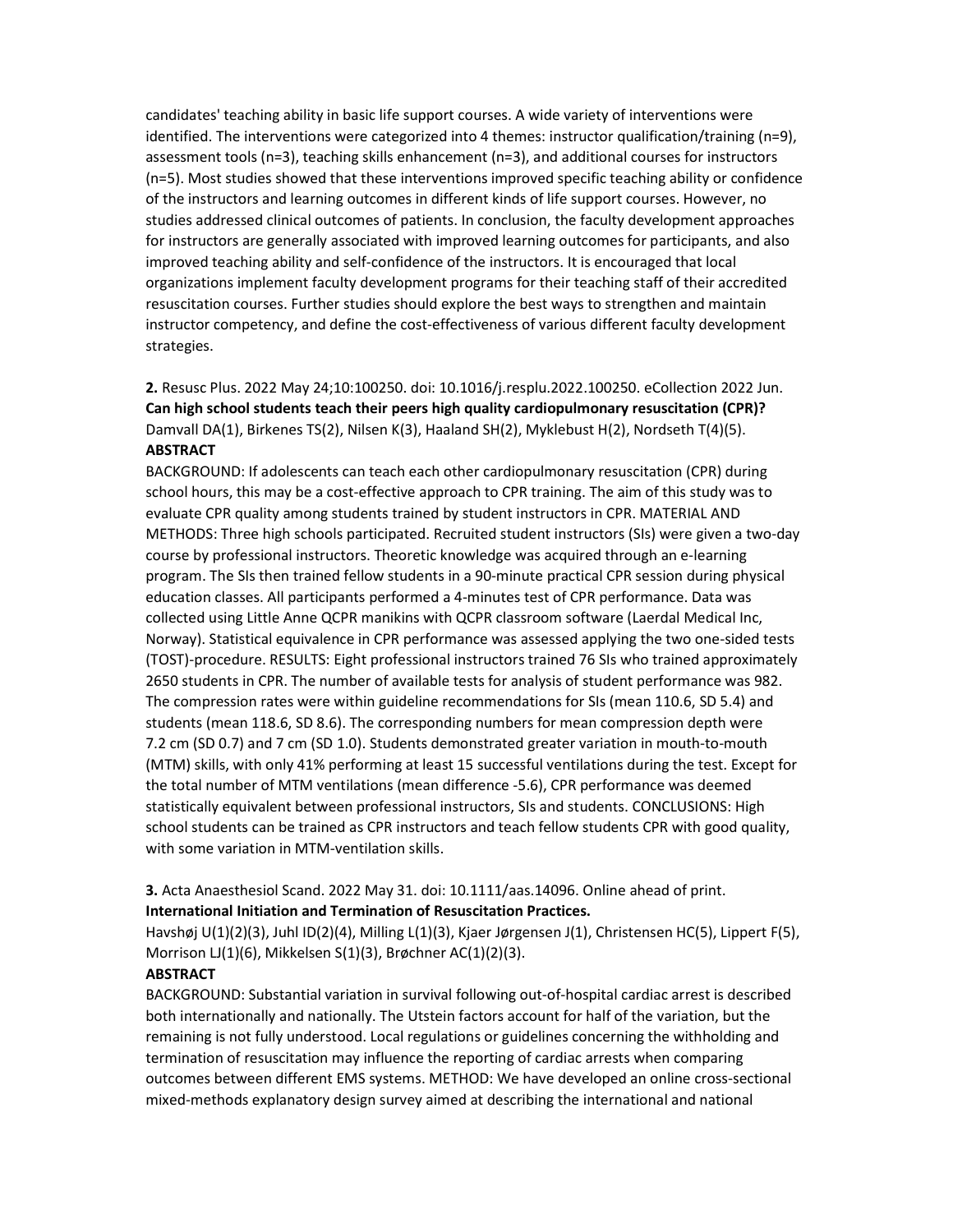variations in the initiation, the termination of resuscitation, and the refraining from resuscitation of adult patients (>18 years of age) suffering from non-traumatic OHCA. The respondents will be national experts and the questionnaire will be distributed among members of EUPHOREA, the International Liaison Committee of Resuscitation (ILCOR), the European Resuscitation Council, and the Resuscitation Academy. Each invited country will have to identify at least two national experts with special expertise in prehospital resuscitation practices. We exclude countries with less than two respondents. RESULTS: The survey will provide both quantitative and qualitative data. Quantitative data will be presented as frequencies and proportions. Qualitative data will be analyzed using content analysis. CONCLUSION: This survey could be of importance in understanding the multiple factors leading to the substantial variation in survival found following OHCA. Furthermore, the interpretation of future studies on OHCA from different settings may be improved to further increase survival following OHCA.

4. Front Cardiovasc Med. 2022 May 16;9:897263. doi: 10.3389/fcvm.2022.897263. eCollection 2022. Knowledge of Symptoms of Acute Myocardial Infarction, Reaction to the Symptoms, and Ability to Perform Cardiopulmonary Resuscitation: Results From a Cross-sectional Survey in Four Regions in Germany.

Kartschmit N(1), Birnbach B(1), Hartwig S(1), Mikolajczyk R(1).

#### **ABSTRACT**

BACKGROUND: Ischemic heart disease affects 126 million individuals globally which illustrates the importance of finding ways to decrease mortality and morbidity in case of an acute myocardial infarction (AMI). Since knowledge of symptoms, correct reaction to symptoms, and ability to perform cardiopulmonary resuscitation (CPR) decreases the time from symptoms-onset to reperfusion, which leads to lower AMI mortality, we aimed to examine those factors and identify predicting variables in regions with low and high AMI mortality rates. METHODS: We conducted a cross-sectional online survey including 633 respondents from the general population in four federal states in Germany with low and high AMI mortality and morbidity rates. We used uni- and multivariable regressions to find health-related and sociodemographic factors associated with knowledge, reaction to symptoms, and skills in CPR. RESULTS: Out of 11 symptoms, the mean of correctly attributed AMI symptoms was 7.3 (standard deviation 1.96). About 93% of respondents chose to call an ambulance when witnessing an AMI. However, when confronted with the description of a real-life situation, only 35 and 65% of the participants would call an ambulance in case of abdominal and chest pain, respectively. The predicting variables for higher knowledge were being female, knowing someone with heart disease, and being an ex-smoker compared to people who never smoked. Higher knowledge was associated with adequate reaction in the description of a real-life situation and ability to perform CPR. Prevalence ratio for being able to perform CPR was lower in females, older participants, and participants with low educational level. About 38% of participants state to know how to perform CPR. Our results indicate rather no difference regarding knowledge, reaction to AMI symptoms, and ability to perform CPR among different regions in Germany. CONCLUSIONS: Knowledge of symptoms and first responder reaction including skills in CPR is inadequate when confronted with the description of a real-life situation. Educational health campaigns should focus on conveying information close to real-life situations. Interventions for enhancing ability to perform CPR should be compulsory in regular intervals. Interestingly, we found no difference regarding the factors in regions with high and low AMI mortality rates in Germany.

5. Front Med (Lausanne). 2022 May 12;9:825823. doi: 10.3389/fmed.2022.825823. eCollection 2022. Innovative Tele-Instruction Approach Impacts Basic Life Support Performance: A Non-inferiority Trial.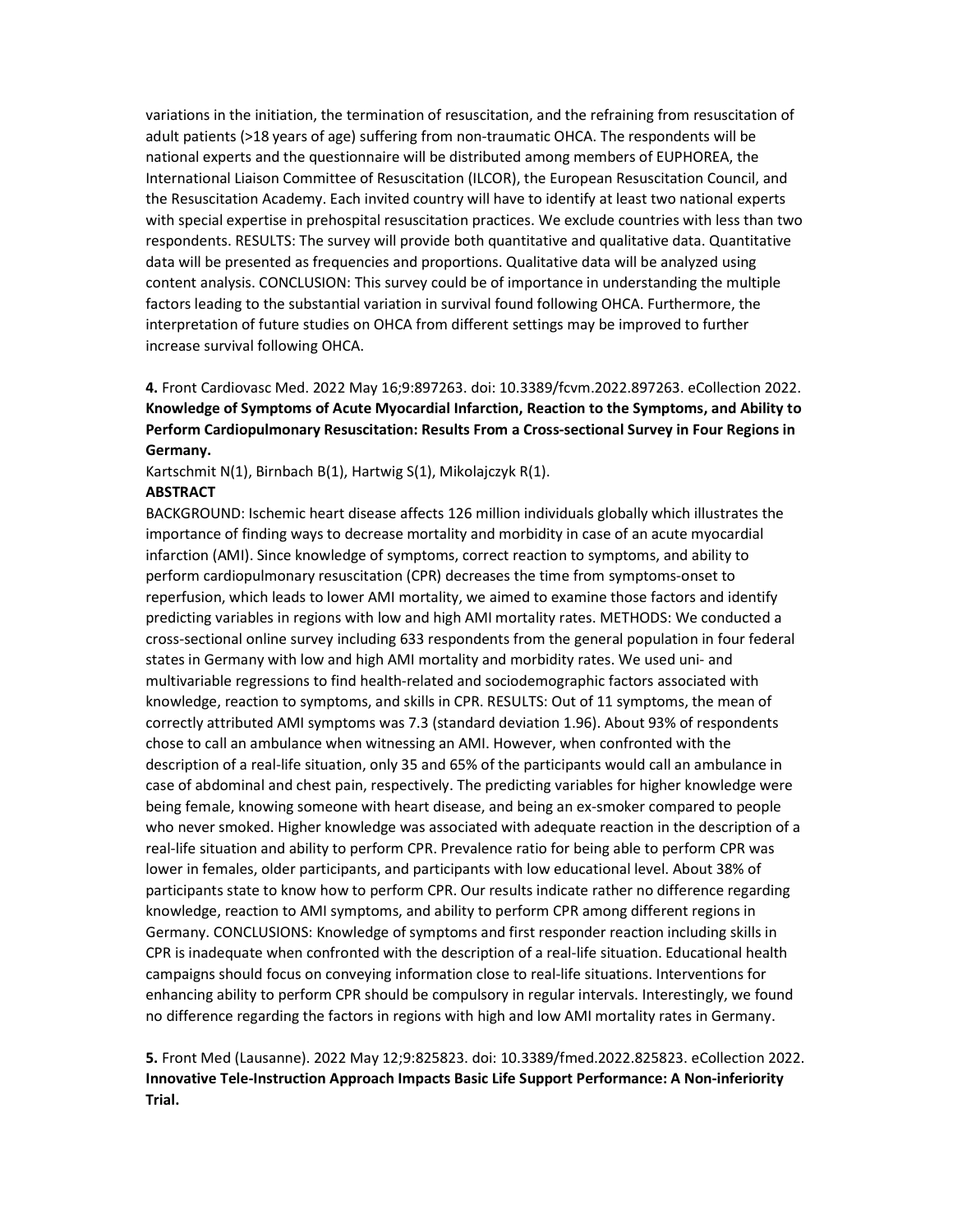Schauwinhold MT(1)(2), Schmidt M(1)(2), Rudolph JW(3)(4), Klasen M(1)(2), Lambert SI(1)(2), Krusch A(1)(2), Vogt L(1)(2), Sopka S(1)(2).

#### **ABSTRACT**

BACKGROUND: Sustaining Basic Life Support (BLS) training during the COVID-19 pandemic bears substantial challenges. The limited availability of highly qualified instructors and tight economic conditions complicates the delivery of these life-saving trainings. Consequently, innovative and resource-efficient approaches are needed to minimize or eliminate contagion while maintaining high training standards and managing learner anxiety related to infection risk. METHODS: In a noninferiority trial 346 first-year medical, dentistry, and physiotherapy students underwent BLS training at AIXTRA-Competence Center for Training and Patient Safety at the University Hospital RWTH Aachen. Our objectives were (1) to examine whether peer feedback BLS training supported by teleinstructors matches the learning performance of standard instructor-guided BLS training for laypersons; and (2) to minimize infection risk during BLS training. Therefore, in a parallel group design, we compared arm (1) Standard Instructor Feedback (SIF) BLS training (Historical control group of 2019) with arm (2) a Tele-Instructor Supported Peer-Feedback (TPF) BLS training (Intervention group of 2020). Both study arms were based on Peyton's 4-step approach. Before and after each training session, objective data for BLS performance (compression depth and rate) were recorded using a resuscitation manikin. We also assessed overall BLS performance via standardized instructor evaluation and student self-reports of confidence via questionnaire. Non-inferiority margins for the outcome parameters and sample size calculation were based on previous studies with SIF. Two-sided 95% confidence intervals were employed to determine significance of noninferiority. RESULTS: The results confirmed non-inferiority of TPF to SIF for all tested outcome parameters. A follow-up after 2 weeks found no confirmed COVID-19 infections among the participants. CONCLUSION: Tele-instructor supported peer feedback is a powerful alternative to inperson instructor feedback on BLS skills during a pandemic, where infection risk needs to be minimized while maximizing the quality of BLS skill learning.

# 6. Clin Simul Nurs. 2022 Jul;68:9-18. doi: 10.1016/j.ecns.2022.04.004. Epub 2022 May 23. Comparison of Augmented Reality-assisted and Instructor-assisted Cardiopulmonary Resuscitation: A Simulated Randomized Controlled Pilot Trial.

Hou L(1), Dong X(1), Li K(1), Yang C(1), Yu Y(2), Jin X(1), Shang S(1).

# **ABSTRACT**

BACKGROUND: A trained lay rescuer is the most important determinant of survival from sudden cardiac arrest. Augmented Reality (AR) device may represent a powerful instrument for CPR assistance and self-training especially during the COVID-19 pandemic. METHODS: A prospective, parallel, 1:1 pilot randomized clinical trial was designed. An AR CPR app was developed and 28 participants were randomly allocated into AR-assisted group and instructor-assisted group. Acceptability, usability, and mean per minute/per cycle chest compression depth, rate and accuracy were measured. RESULTS: The mean scores for acceptability and usability were all rated good in each group. Comparing real-time AR-assisted CPR to instructor-assisted CPR, the mean difference of compression depth was 0.18 (95% CI: -0.18-0.53) cm and rate was -1.58 (95% CI: -6.11-2.95) min-1. Comparing AR self-training to instructor training, the AR group was not significantly different between two groups regarding both compression depth, rate and accuracy ( $p > .05$ ). CONCLUSION: We found that the AR CPR app was an acceptable and usable tool both in real-time-assisted CPR and self-training CPR.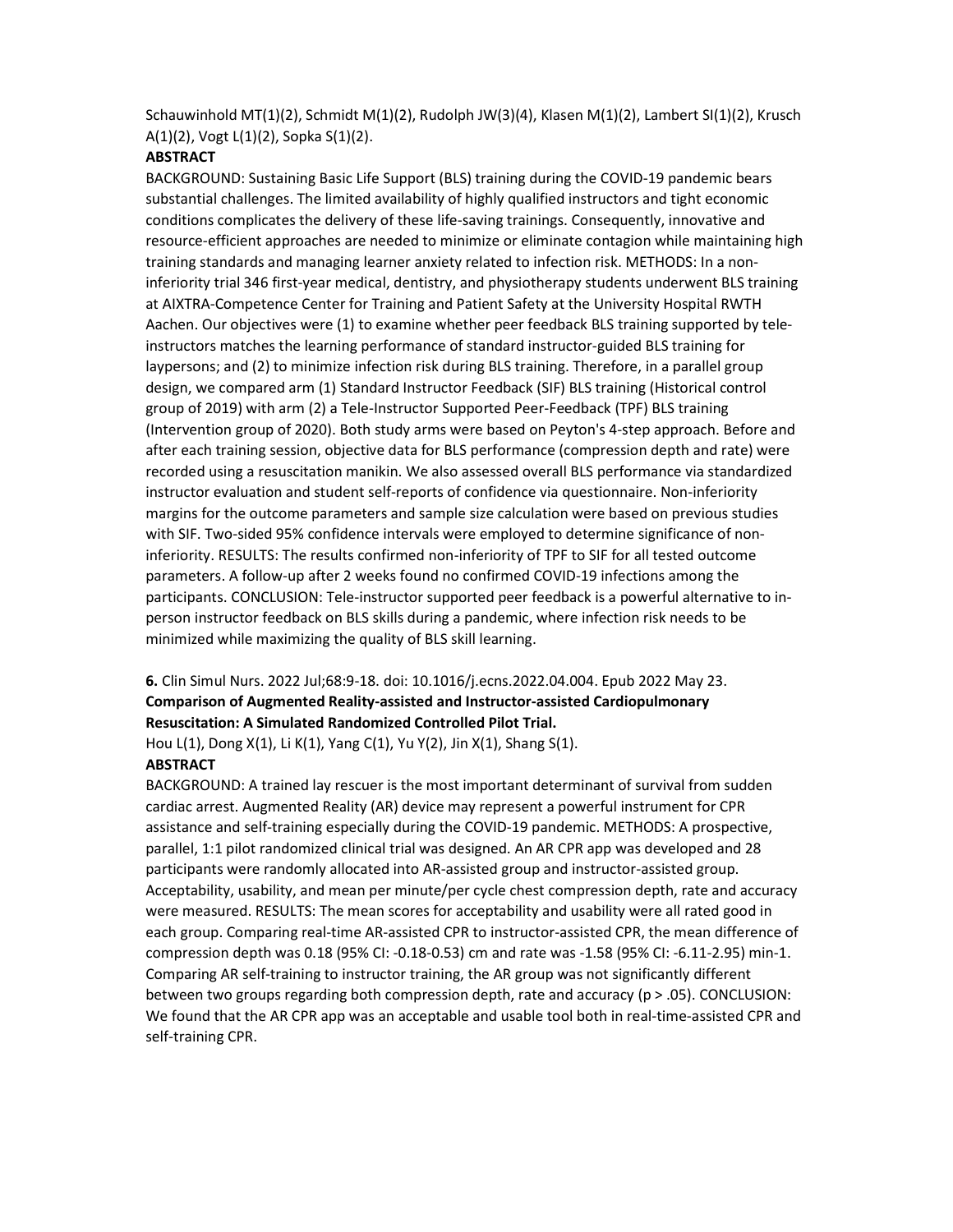#### POST-CARDIAC ARREST TREATMENTS

1. Eur Heart J Acute Cardiovasc Care. 2022 Jun 3:zuac060. doi: 10.1093/ehjacc/zuac060. Online ahead of print.

## Ischaemic electrocardiogram patterns and its association with survival in out-of-hospital cardiac arrest patients without ST-segment elevation myocardial infarction: a COACT trials' post-hoc subgroup analysis.

Spoormans EM(1), Lemkes JS(1), Janssens GN(1), Soultana O(1), van der Hoeven NW(1), Jewbali LSD(2), Dubois EA(2)(3), Meuwissen M(4), Rijpstra TA(5), Bosker HA(6), Blans MJ(7), Bleeker GB(8), Baak R(9), Vlachojannis GJ(10)(11), Eikemans BJW(12), van der Harst P(11)(13), van der Horst ICC(14)(15), Voskuil M(11), van der Heijden JJ(16), Beishuizen A(17), Stoel M(18), Camaro C(19), van der Hoeven H(20), Henriques JP(21), Vlaar APJ(22), Vink MA(23), van den Bogaard B(24), Heestermans TACM(25), de Ruijter W(26), Delnoij TSR(15), Crijns HJGM(27), Oemrawsingh PV(28), Gosselink MTM(29), Plomp K(30), Magro M(31), Elbers PWG(32), van de Ven PM(33), van Royen N(1)(19).

#### **ABSTRACT**

AIMS: ST-depression and T-wave inversion are frequently present on the post-resuscitation electrocardiogram (ECG). However, the prognostic value of ischaemic ECG patterns is unknown. METHODS AND RESULTS: In this post-hoc subgroup analysis of the Coronary Angiography after Cardiac arrest (COACT) trial, the first in-hospital post-resuscitation ECG in out-of-hospital cardiac arrest patients with a shockable rhythm was analysed for ischaemic ECG patterns. Ischaemia was defined as ST-depression of ≥0.1 mV, T-wave inversion in ≥2 contiguous leads, or both. The primary endpoint was 90-day survival. Secondary endpoints were rate of acute unstable lesions, levels of serum troponin-T, and left ventricular function. Of the 510 out-of-hospital cardiac arrest patients, 340 (66.7%) patients had ischaemic ECG patterns. Patients with ischaemic ECG patterns had a worse 90-day survival compared with those without [hazard ratio 1.51; 95% confidence interval (CI) 1.08- 2.12; P = 0.02]. A higher sum of ST-depression was associated with lower survival (log-rank = 0.01). The rate of acute unstable lesions (14.5 vs. 15.8%; odds ratio 0.90; 95% CI 0.51-1.59) did not differ between the groups. In patients with ischaemic ECG patterns, maximum levels of serum troponin-T (μg/L) were higher [0.595 (interquartile range 0.243-1.430) vs. 0.359 (0.159-0.845); ratio of geometric means 1.58; 1.13-2.20] and left ventricular function (%) was worse (44.7 ± 12.5 vs. 49.9 ± 13.3; mean difference -5.13; 95% CI -8.84 to -1.42). Adjusted for age and time to return of spontaneous circulation, ischaemic ECG patterns were no longer associated with survival. CONCLUSION: Post-arrest ischaemic ECG patterns were associated with worse 90-day survival. A higher sum of ST-depression was associated with lower survival. Adjusted for age and time to return of spontaneous circulation, ischaemic ECG patterns were no longer associated with survival.

2. Resuscitation. 2022 May 27:S0300-9572(22)00166-6. doi: 10.1016/j.resuscitation.2022.05.015. Online ahead of print.

#### Inhaled anaesthesia compared with conventional sedation in post cardiac arrest patients undergoing temperature control: a systematic review and meta-analysis.

Parlow S(1), Fay Lepage-Ratte M(2), Jung RG(3), Fernando SM(4), Visintini S(5), Sterling LH(6), Di Santo P(7), Simard T(8), Russo JJ(1), Labinaz M(1), Hibbert B(9), Nolan JP(10), Rochwerg B(11), Mathew R(1).

#### **ABSTRACT**

INTRODUCTION: Patients admitted with return of spontaneous circulation (ROSC) following out of hospital cardiac arrest (OHCA) are often sedated to facilitate care. Volatile anaesthetics have been proposed as alternative sedatives because of their rapid offset. We performed a systematic review and meta-analysis comparing the use of volatile anaesthetics to conventional sedation in this population. MATERIALS: We searched four databases (MEDLINE,Embase, CENTRAL, and Scopus) from inception to January 6, 2022. We included randomized trials and observational studies evaluating patients admitted following ROSC. We pooled data and reported summary estimates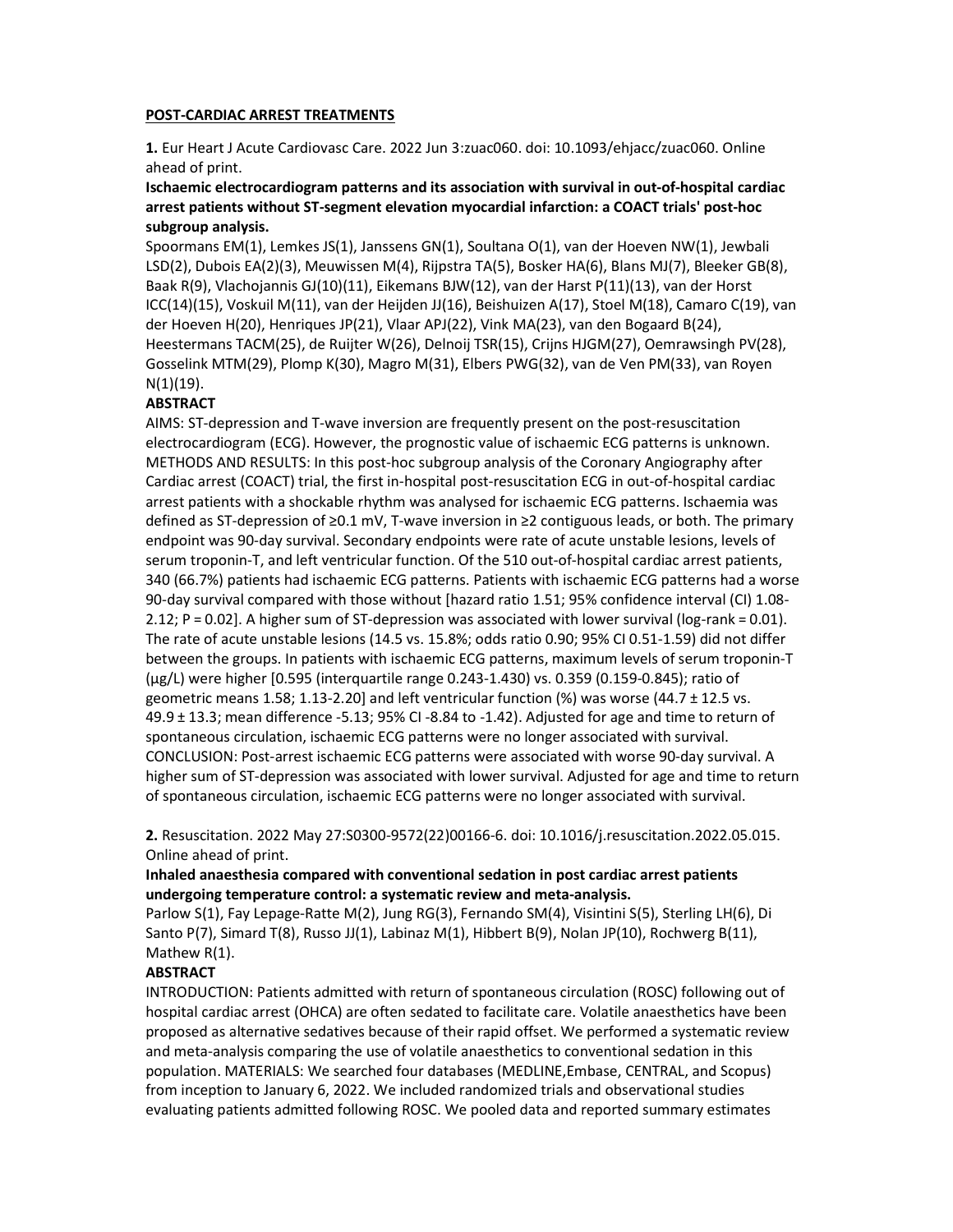using odds ratio (OR) for dichotomous outcomes and mean difference (MD) for continuous outcomes, both with 95% confidence intervals (CIs). We assessed risk of bias using the Newcastle Ottawa Scale and certainty of evidence using GRADE methodology. RESULTS: Of 1,973 citations, we included three observational studies (n=604 patients). Compared to conventional sedation, volatile agents had an uncertain effect on delirium (OR 0.96, 95% CI 0.68-1.37), survival to discharge (OR 0.66, 95% CI 0.17-2.61), and ICU length of stay (MD 1.59 days fewer, 95% CI 1.17-4.36, all very low certainty). Patients who received volatile anaesthetic underwent a shorter duration of mechanical ventilation (MD 37.32 hours shorter, 95% CI 7.74-66.90), however this was based on low-certainty evidence. No harms were described with use of volatile anesthetics. CONCLUSION: Volatile anaesthetics may be associated with a decreased duration of mechanical ventilation in patients admitted with ROSC however this is based on low-certainty evidence. Further data are needed to assess their role in this population.

3. Eur J Intern Med. 2022 Jun;100:143-145. doi: 10.1016/j.ejim.2022.02.015. Epub 2022 Feb 17. Is malignancy cancer an adverse factor of in-hospital clinical outcome in post-cardiac arrest? Chen J(1), Yu M(2), Zeng R(1), Wang Y(1), Liu Q(3). NO ABSTRACT AVAILABLE

#### TARGETED TEMPERATURE MANAGEMENT

1. Indian J Crit Care Med. 2022 Summer;26(4):506-513. doi: 10.5005/jp-journals-10071-24173. Targeted Temperature Management in Unconscious Survivors of Postcardiac Arrest: A Systematic Review and Meta-analysis of Randomized Controlled Trials.

Mishra SB(1), Patnaik R(1), Rath A(1), Samal S(1), Dash A(1), Nayak B(1).

## **ABSTRACT**

BACKGROUND: Targeted temperature management (TTM) is a vital element of postresuscitation management after cardiac arrest. Though international guidelines recommend TTM, the supporting evidence is of low certainty. AIMS AND OBJECTIVES: To estimate the effect of TTM strategy on mortality and neurological outcomes in postcardiac arrest survivors. MATERIALS AND METHODS: Randomized controlled trials (RCTs) published in English evaluating the use of TTM in adult comatose survivors of cardiac arrest were included. Studies were categorized into two groups, based on hypothermia vs normothermia. The main outcome was death due to any origin. The secondary outcome measures evaluated neurological outcome and complications associated with TTM. Outcomes were analyzed by calculating Odds Ratio (OR) of a worse outcome. ORs with 95% CIs in a forest plot were used to show the results of random-effects meta-analyses. RESULTS: On pooled analysis of 11 RCTs, no difference was observed in death due to any origin rates in the hypothermia compared to the normothermia group (OR; 0.88, 95% CI: 0.39-1.16). Overall, no difference in poor neurological outcome was observed between the two groups (OR; 0.86, 95% CI: 0.66-1.12). Trial sequencing analysis for mortality and poor neurological outcome showed that number to achieve power to predict futility has been achieved in both the parameters. CONCLUSIONS: This metaanalysis showed that hypothermia compared to normothermia TTM strategies does not improve survival or neurologic outcomes.

2. Front Med (Lausanne). 2022 May 13;9:880803. doi: 10.3389/fmed.2022.880803. eCollection 2022. Salivary Alpha Amylase Bronchial Measure for Early Aspiration Pneumonia Diagnosis in Patients Treated With Therapeutic Hypothermia After Out-of-hospital Cardiac Arrest. Moussali A(1), Cauchois E(1), Carvelli J(1), Hraeich S(2)(3), Bouzana F(1), Lesaux A(1), Boucekine M(3)(4), Bichon A(1), Gainnier M(1)(5), Fromonot J(5)(6), Bourenne J(1)(5). **ABSTRACT**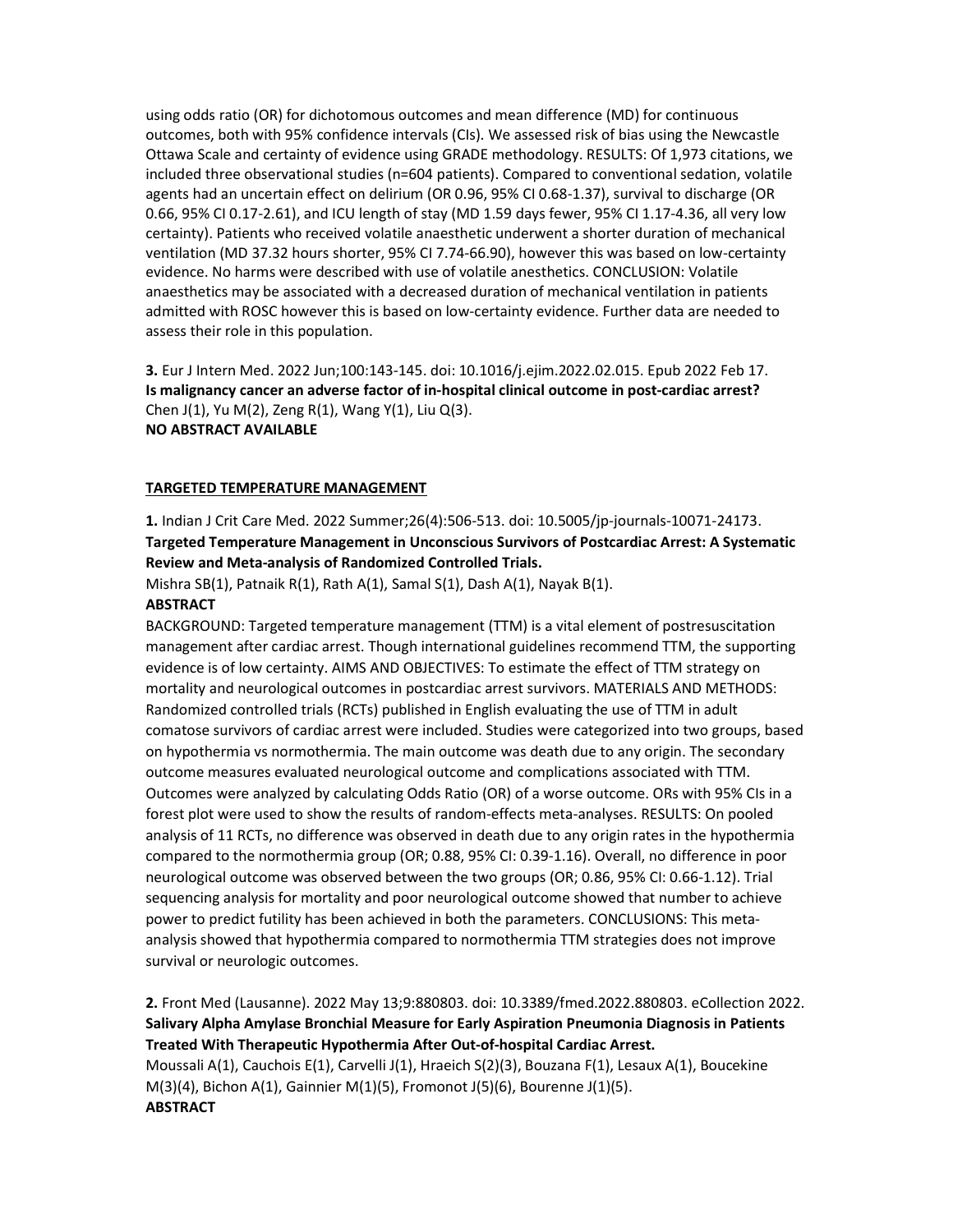BACKGROUND: Aspiration pneumonia is the most common respiratory complication following outof-hospital cardiac arrests (OHCA). Alpha-amylase (α-amylase) in pulmonary secretions is a biomarker of interest in detecting inhalation. The main goal of this study is to evaluate the performance of bronchoalveolar levels of α-amylase in early diagnosis of aspiration pneumonia, in patients admitted to intensive care unit (ICU) after OHCA. METHODS: This is a prospective singlecenter trial, led during 5 years (July 2015 to September 2020). We included patients admitted to ICU after OHCA. A protected specimen bronchial brushing and a mini-bronchoalveolar lavage (mini-BAL) were collected during the first 6 h after admission. Dosage of bronchial α-amylase and standard bacterial analysis were performed. Investigators confirmed pneumonia diagnosis using clinical, radiological, and microbiological criteria. Every patient underwent targeted temperature management. RESULTS: 88 patients were included. The 34% (30 patients) developed aspiration pneumonia within 5 days following admission. The 55% (17) of pneumonias occurred during the first 48 h. The 57% of the patients received a prophylactic antibiotic treatment on their admission day. ICU mortality was 50%. Median value of bronchial α-amylase did not differ whether patients had aspiration pneumonia (15 [0-94]) or not (3 [0-61], p = 0,157). Values were significantly different concerning early-onset pneumonia (within 48 h) [19 (7-297) vs. 3 (0-82), p = 0,047]. If one or more microorganisms were detected in the initial mini-BAL, median value of  $\alpha$ -amylase was significantly higher [25 (2-230)] than in sterile cultures (2 [0-43], p = 0,007). With an 8.5 IU/L cut-point, sensitivity and specificity of  $\alpha$ -amylase value for predicting aspiration pneumonia during the first 2 days were respectively 74 and 62%. True positive and negative rates were respectively 44 and 86%. The area under the ROC curve was 0,654 (CI 95%; 0,524-0,785). Mechanical ventilation duration, length of ICU stay, and mortality were similar in both groups. CONCLUSION: In our study, dosage of bronchial αamylase was not useful in predicting aspiration pneumonia within the first 5 days after ICU admission for OHCA. Performance in predicting early-onset pneumonia was moderate.

#### ELECTROPHYSIOLOGY AND DEFIBRILLATION

1. J Intensive Care Med. 2022 Jun 3:8850666221105236. doi: 10.1177/08850666221105236. Online ahead of print.

Echocardiographic Characteristics of Cardiogenic Shock Patients with and Without Cardiac Arrest. Tabi M(1), Singam NSV(2), Wiley B(1), Anavekar N(1), Barsness G(1), Jentzer JC(1)(2). ABSTRACT

Cardiac arrest (CA) is associated with worse outcomes in patients with cardiogenic shock (CS). To better understand the contribution of CA on CS, we evaluated transthoracic echocardiography (TTE) parameters in CS patients with and without CA. Methods: We retrospectively identified CS patients with a TTE performed near cardiac intensive care unit admission between 2007 to 2018. We compared TTE measurements of left ventricular (LV) and right ventricular (RV) function in patients with and without CA. The primary outcome was all-cause in-hospital mortality, as determined using multivariable logistic regression. Results: We included 1085 patients, 35% of whom had CA. Median age was 70 years and 37% were females. CA patients had higher severity of illness, more invasive mechanical ventilation and greater vasopressor/inotrope use. In-hospital mortality was 31% and was higher in CA patients (45% vs. 23%, p < 0.001). Although LV ejection fraction (LVEF) was similar (35% vs. 37%, p = 0.05), CA patients had lower cardiac index, mitral valve E wave peak velocity, E/A ratio and E/e' ratio. TTE variables that were associated with hospital mortality varied, among patients with CA, these included measures of RV pressure and function and among patients without CA, these included parameters reflecting LV systolic function. Conclusions: Doppler assessments of RV systolic dysfunction were the strongest TTE predictors of hospital mortality in CS patients with CA,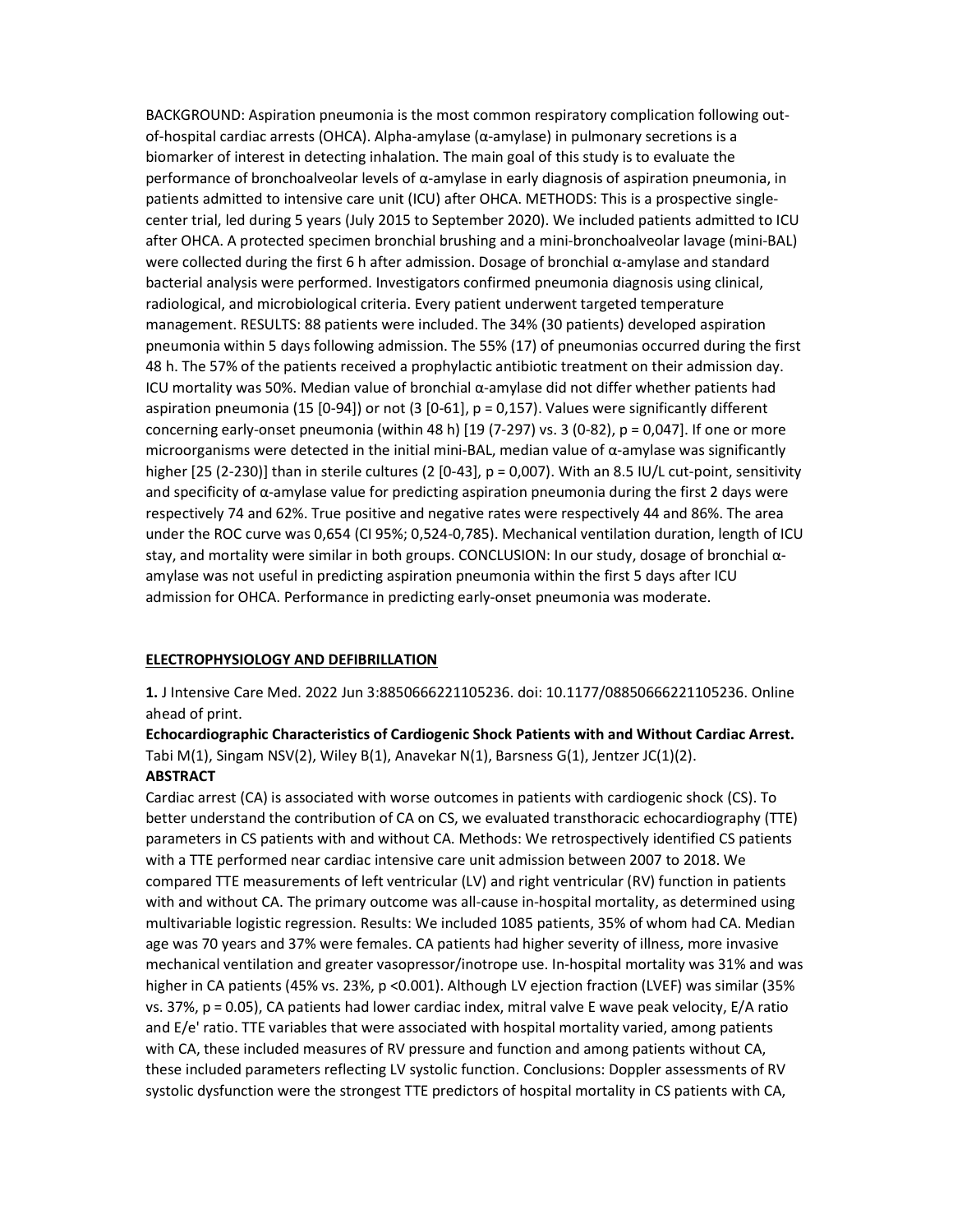unlike CS patients without CA in whom LV systolic function was more important. This emphasizes the importance of RV assessment for mortality risk stratification after CA.

2. Resuscitation. 2022 May 30:S0300-9572(22)00168-X. doi: 10.1016/j.resuscitation.2022.05.017. Online ahead of print.

## Continuous versus routine EEG in patients after cardiac arrest-Analysis of a randomized controlled trial (CERTA) - RESUS-D-22-00369.

Valentina Urbano MM(1), Alvarez V(2), Schindler K(3), Rüegg S(4), Ben-Hamouda N(5), Novy J(1), Rossetti AO(6).

#### **ABSTRACT**

BACKGROUND: Electroencephalography (EEG) is essential to assess prognosis in patients after cardiac arrest (CA). Use of continuous EEG (cEEG) is increasing in critically-ill patients, but it is more resource-consuming than routine EEG (rEEG). Observational studies did not show a major impact of cEEG versus rEEG on outcome, but randomized studies are lacking. METHODS: We analyzed data of the CERTA trial (NCT03129438), including comatose adults after CA undergoing cEEG (30-48 hours) or two rEEG (20-30 minutes each). We explored correlations between recording EEG type and mortality (primary outcome), or Cerebral Performance Categories (CPC, secondary outcome), assessed blindly at 6 months, using uni- and multivariable analyses (adjusting for other prognostic variables showing some imbalance across groups). RESULTS: We analyzed 112 adults (52 underwent rEEG, 60 cEEG,); 31 (27.7%) were women; 68 (60.7%) patients died. In univariate analysis, mortality (rEEG 59%, cEEG 65%, p=0.318) and good outcome (CPC 1-2; rEEG 33%, cEEG 27%, p=0.247) were comparable across EEG groups. This did not change after multiple logistic regressions, adjusting for shockable rhythm, time to return of spontaneous circulation, serum neuron-specific enolase, EEG background reactivity, regarding mortality (rEEG vs cEEG: OR 1.60, 95% CI 0.43 - 5.83, p=0.477), and good outcome (OR 0.51, 95% CI 0.14 - 1.90, p=0.318). CONCLUSION: This analysis suggests that cEEG or repeated rEEG are related to comparable outcomes of comatose patients after CA. Pending a prospective, large randomized trial, this finding does not support the routine use of cEEG for prognostication in this setting.

# 3. Heart Rhythm. 2022 Jun;19(6):952-959. doi: 10.1016/j.hrthm.2022.02.010. Epub 2022 Feb 15. Poor R-wave progression as a predictor of sudden cardiac death in the general population and subjects with coronary artery disease.

Schröder LC(1), Holkeri A(2), Eranti A(3), Haukilahti MAE(4), Kerola T(2), Kenttä TV(4), Noponen K(5), Seppänen T(5), Rissanen H(6), Heliövaara M(6), Knekt P(6), Junttila MJ(4), Huikuri HV(4), Aro AL(7). ABSTRACT

BACKGROUND: Poor R-wave progression (PRWP) is a common clinical finding on the standard 12 lead electrocardiogram (ECG), but its prognostic significance is unclear. OBJECTIVE: The purpose of this study was to examine the prognosis associated with PRWP in terms of sudden cardiac death (SCD), cardiac death, and all-cause mortality in general population subjects with and without coronary artery disease (CAD). METHODS: Data and 12-lead ECGs were collected from a Finnish general population health examination survey conducted during 1978-1980 with follow-up until 2011. The study population consisted of 6854 subjects. Main end points were SCD, cardiac death, and all-cause mortality. PRWP was defined as R-wave amplitude ≤ 0.3 mV in lead V3 and R-wave amplitude in lead V2 ≤ R-wave amplitude in lead V3. RESULTS: PRWP occurred in 213 subjects  $(3.1\%)$ . During the follow-up period of 24.3  $\pm$  10.4 years, 3723 subjects (54.3%) died. PRWP was associated with older age, higher prevalence of heart failure and CAD, and β-blocker medication. In multivariate analyses, PRWP was associated with SCD (hazard ratio [HR] 2.13; 95% confidence interval [CI] 1.34-3.39), cardiac death (HR 1.75; 95% CI 1.35-2.15), and all-cause mortality (HR 1.29;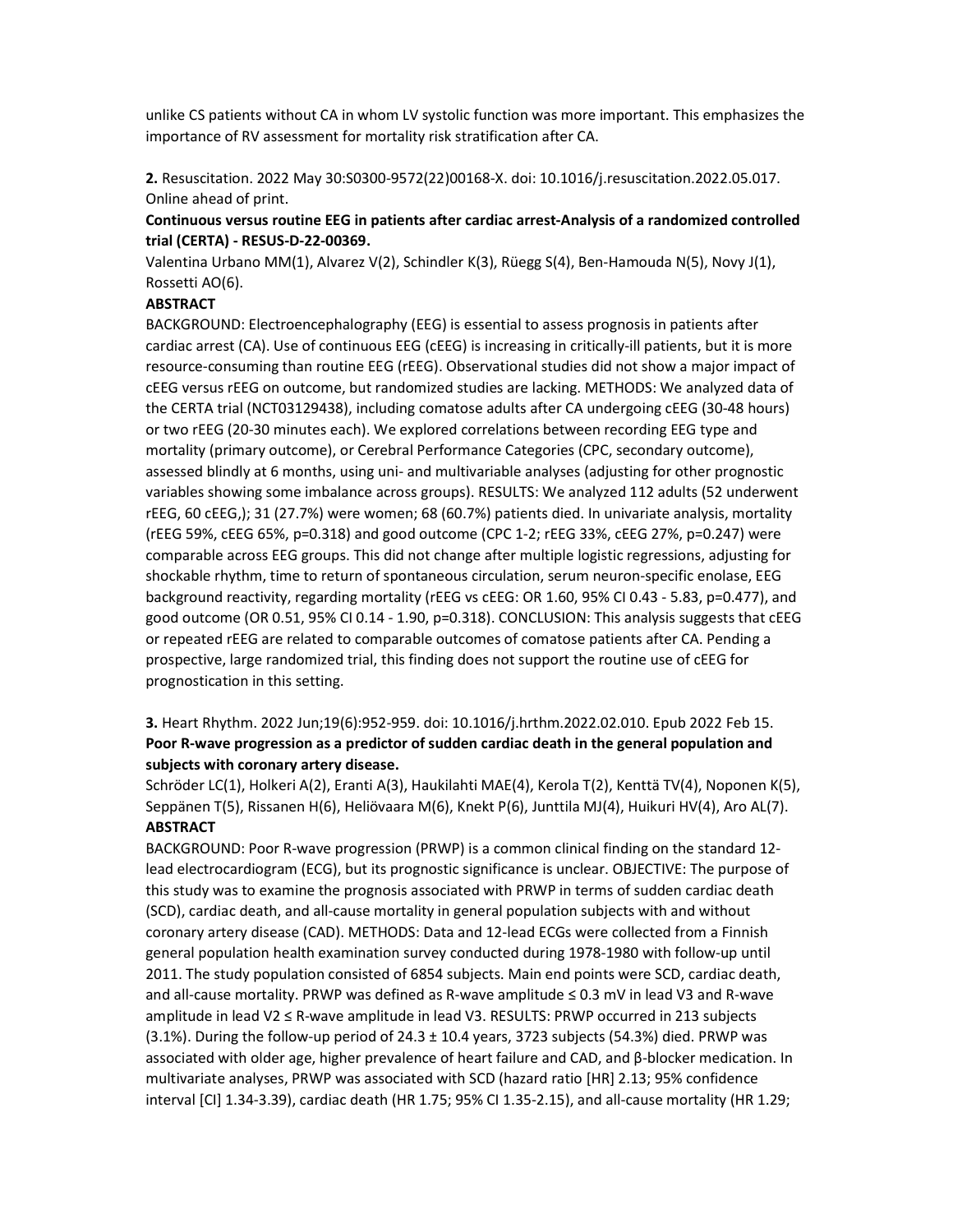95% CI 1.08-1.54). In the subgroup with CAD, PRWP had a stronger association with cardiac mortality (HR 1.71; 95% CI 1.19-2.46) than in the subgroup without CAD, while the association with SCD was significant only in the subgroup with CAD (HR 2.62; 95% CI 1.38-4.98). CONCLUSION: PRWP was associated with adverse prognosis in the general population and with SCD in subjects with CAD.

### PEDIATRICS AND CHILDREN

1. Neoreviews. 2022 Jun 1;23(6):e388-e399. doi: 10.1542/neo.23-6-e388.

Cardiopulmonary Resuscitation with an Intact Umbilical Cord.

Koo J(1)(2), Katheria A(1)(2)(3).

## **ABSTRACT**

The body of literature supporting different umbilical management strategies has increased over the past decade as the role of cord management in neonatal transition is realized. Multiple international governing bodies endorse delayed cord clamping, and this practice is now widely accepted by obstetricians and neonatologists. Although term and preterm neonates benefit in some ways from delayed cord clamping, additional research on variations in this practice, including resuscitation with an intact cord, aim to find the optimal cord management practice that reduces mortality and major morbidities.

## EXTRACORPOREAL LIFE SUPPORT

1. Scand J Trauma Resusc Emerg Med. 2022 May 31;30(1):37. doi: 10.1186/s13049-022-01024-2. A novel extracorporeal cardiopulmonary resuscitation strategy using a hybrid emergency room for patients with pulseless electrical activity.

Ijuin S(1), Inoue A(2), Ishihara S(2), Suga M(2), Nishimura T(2), Kikuta S(2), Nakayama H(2), Igarashi N(3), Matsuyama S(2), Doi T(3), Nakayama S(2).

#### **ABSTRACT**

BACKGROUND: Whether extracorporeal cardiopulmonary resuscitation (ECPR) is indicated for patients with pulseless electrical activity (PEA) remains unclear. Pulmonary embolism with PEA is a good candidate for ECPR; however, PEA can sometimes include an aortic disease and intracranial haemorrhage, with extremely poor neurological outcomes, and can thus not be used as a suitable candidate. We began employing an ECPR strategy that utilised a hybrid emergency room (ER) to perform computed tomography (CT) before extracorporeal membrane oxygenation (ECMO) induction from January 2020. Therefore, the present study aimed to evaluate the effectiveness of this ECPR strategy. METHODS: Medical records of patients who transferred to our hybrid ER and required ECPR for PEA between January 2020 and November 2021 were reviewed. RESULTS: Twelve consecutive patients (median age, 67 [range, 57-73] years) with PEA requiring ECPR were identified in our hybrid ER. Among these patients, nine were diagnosed using an initial CT scan (intracranial haemorrhage (3); cardiac tamponade due to aortic dissection (3); aortic rupture (2); and cardiac rupture (1)), and unnecessary ECMO was avoided. The remaining three patients underwent ECPR, and two of them survived with favourable neurological outcomes. Patients not indicated for ECPR were excluded before ECMO induction. CONCLUSION: Our ECPR strategy that involved the utilisation of a hybrid ER may be useful for the exclusion of patients with PEA not indicated for ECPR and decision making.

2. Tuberc Respir Dis (Seoul). 2022 May 30. doi: 10.4046/trd.2022.0004. Online ahead of print. Clinical experiences of high-risk pulmonary thromboembolism receiving extracorporeal membrane oxygenation in single institution.

Jang J(1), Koo SM(2), Kim KU(2), Kim YK(2), Uh ST(2), Jang GE(1), Chang W(3), Lee BY(2).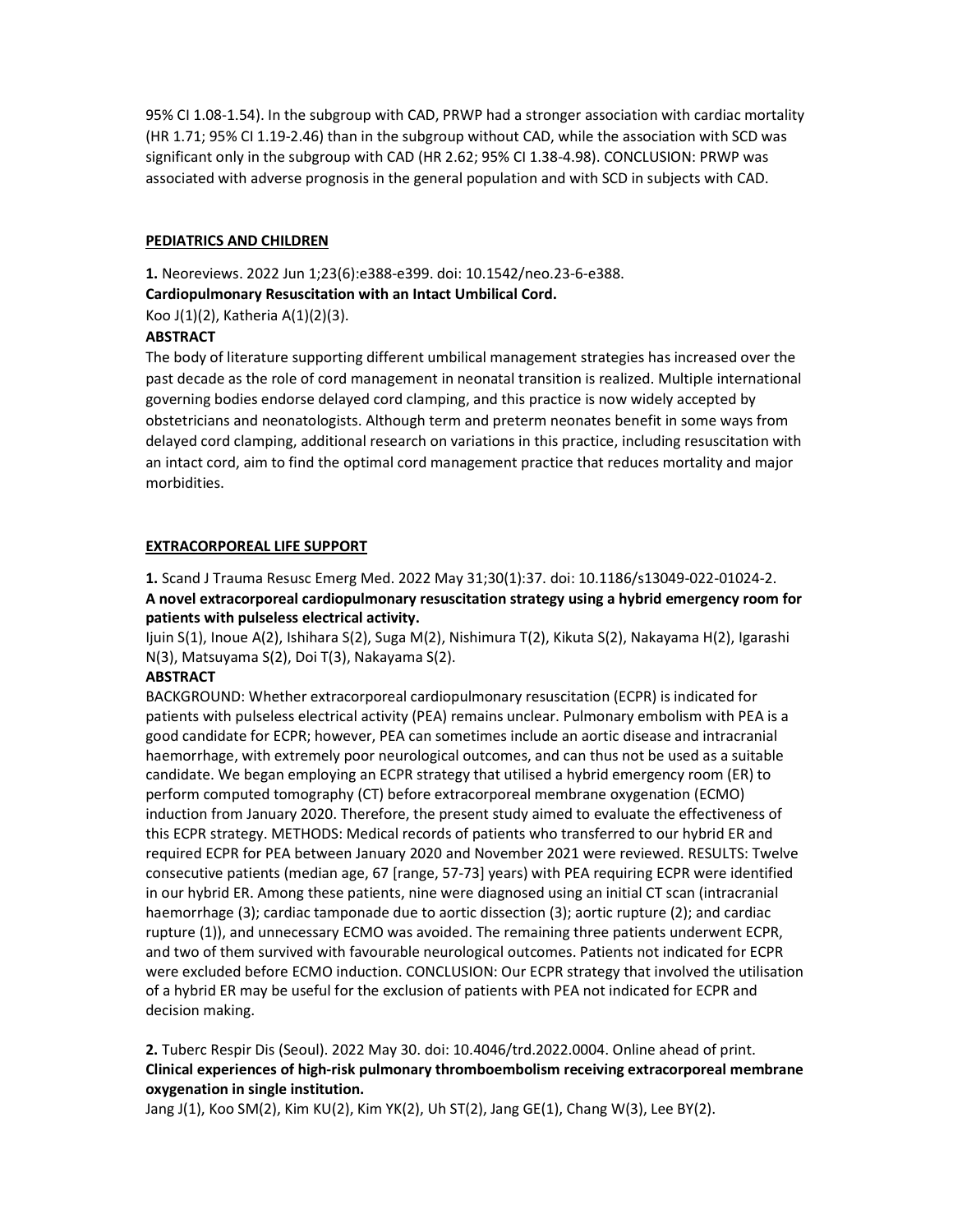#### **ABSTRACT**

BACKGROUND: The main cause of death in pulmonary embolism (PE) is right-heart failure due to acute pressure overload. In this sense, extracorporeal membrane oxygenation (ECMO) might be useful in maintaining hemodynamic stability and improving organ perfusion. Some previous studies have reported ECMO as a bridge to reperfusion therapy of PE. However, little is known about which patient will benefit from ECMO. METHODS: Patients who underwent ECMO due to pulmonary thromboembolism at a single university-affiliated hospital between January 2010 and December 2018 were retrospectively reviewed. RESULTS: During the study period, nine patients were receiving ECMO in high-risk PE. The median age of the patients was 60 years (range, 22 to 76 years), and six (66.7%) were male. All nine patients had cardiac arrests, of which three occurred outside the hospital. All patients received mechanical support with veno-arterial (V-A) ECMO, and the median ECMO duration was 1.1 days (Range, 0.2 to 14.0 days). ECMO with anticoagulation alone was performed in six (66.7%), and ECMO with reperfusion therapy was done in three (33.3%). The 30-day mortality rate was 77.8%. The median time taken from the first cardiac arrest to initiation of ECMO was 31 minutes (range, 30 to 32 minutes) in survivors (n=2) and 65 minutes (range, 33 to 482 minutes) in non-survivors (n=7). CONCLUSION: High-risk PE with cardiac arrest has a high mortality rate despite aggressive management with ECMO and reperfusion therapy. Early decision to start ECMO and its rapid initiation might help save those with cardiac arrest in high-risk PE.

3. Prehosp Emerg Care. 2022 Jun 6:1-8. doi: 10.1080/10903127.2022.2079782. Online ahead of print.

#### The Use of Predictive Modeling to Compare Prehospital eCPR Strategies.

Spigner M(1)(2), Braude D(1), Pruett K(1), Ortiz C(3), Glazer J(2), Marinaro J(1). **ABSTRACT** 

The duration of low flow prior to initiation of extracorporeal cardiopulmonary resuscitation (eCPR) appears to influence survival. Strategies to reduce the low-flow interval for out-of-hospital cardiac arrest have been focused on expediting patient transport to the hospital or initiating extracorporeal support in the prehospital setting. To date, a direct comparison of low-flow interval between these strategies has not been made. To attempt this comparison, a model was created to predict low-flow intervals for each strategy at different locations across the city of Albuquerque, New Mexico. The data, specific to Albuquerque, suggest that a prehospital cannulation strategy consistently outperforms an expedited transport strategy, with an estimated difference in low-flow interval of 34.3 to 37.2 minutes, depending on location. There is no location within the city in which an expedited transport strategy results in a shorter low-flow interval than prehospital cannulation. It would be rare to successfully initiate eCPR by either strategy in fewer than 30 minutes from the time of patient collapse. Using a prehospital cannulation strategy, the entire coverage area could be eligible for eCPR within 60 minutes of patient collapse. The use of predictive modeling can be a lowcost solution to assist with strategic deployment of prehospital resources and may have potential for real-time decision support for prehospital clinicians.

4. Med Klin Intensivmed Notfmed. 2022 Jun;117(5):325-332. doi: 10.1007/s00063-022-00913-9. Epub 2022 Apr 11.

[Extracorporeal resuscitation-criteria, prerequisites, outcome : A reality check].

[Article in German; Abstract available in German from the publisher] Magnet I(1), Poppe M(2).

#### **ABSTRACT**

In select patients, in whom conventional cardiopulmonary resuscitation (cCPR) fails to re-establish circulation, the 2021 European Resuscitation Council guidelines suggest considering extracorporeal resuscitation (eCPR) as a rescue therapy in settings in which it can be implemented. eCPR is becoming established during refractory cardiac arrest as a bridge-to-therapy for diagnosis and treatment of reversible causes of cardiac arrest, such as myocardial infarction, pulmonary embolism,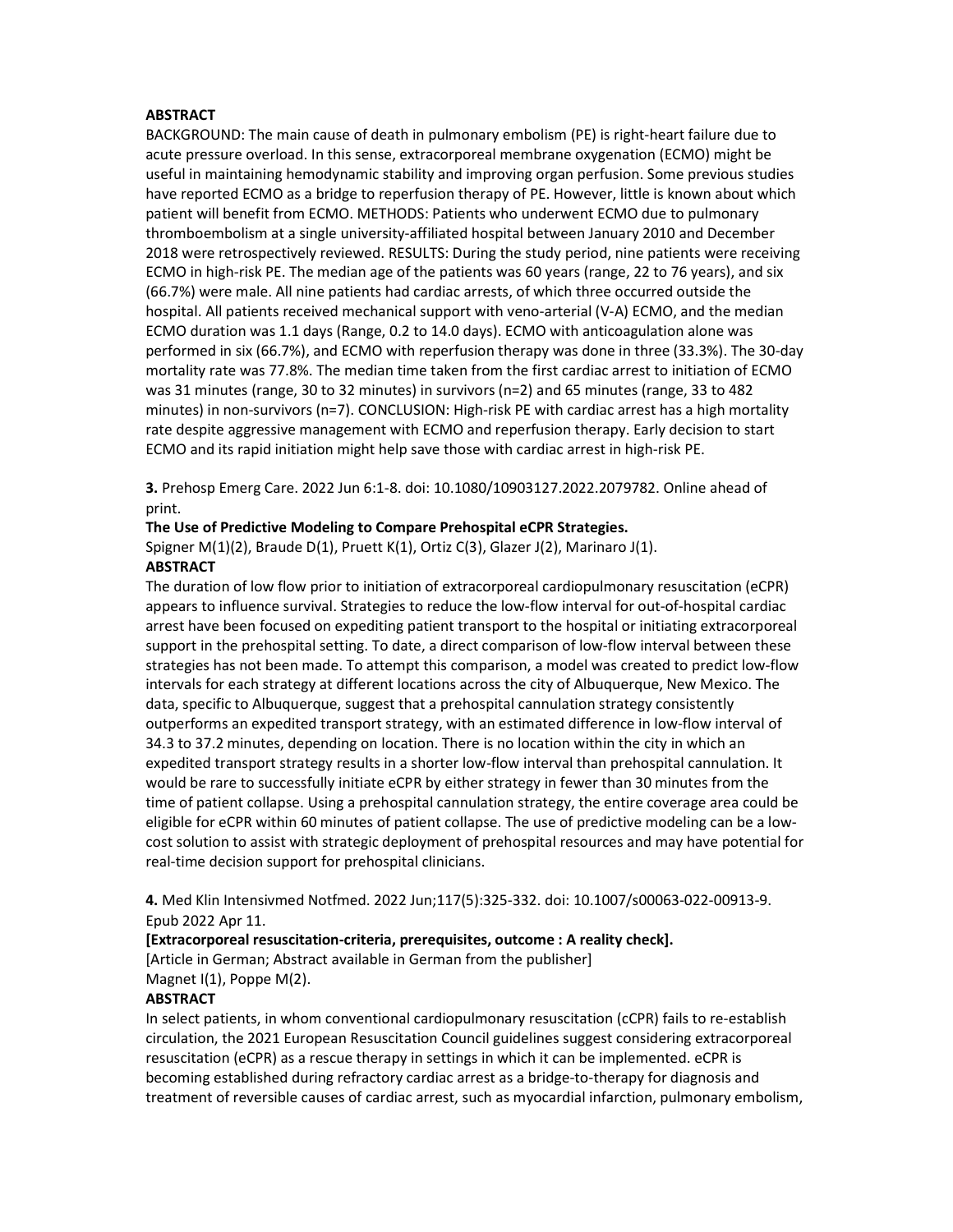accidental hypothermia, overdose with cardiotoxic substances, and acute hypoxia. Patient selection criteria comprise prognostic characteristics of cardiac arrest such as witnessed status, resuscitation efforts within 5 min, shockable initial rhythm, and characteristics of effective cCPR such as signs of life during resuscitation, persistent ventricular fibrillation, intermittent episodes of spontaneous circulation or end-tidal CO2 levels constantly > 10 mm Hg, patient age and health status. The timeframe from cardiac arrest to eCPR is a major contributor for neurologically favourable survival and should not exceed 60 min according to current guidelines. This may be achieved with an efficient "load & go" strategy, including early patient selection and rapid transport with ongoing mechanical cCPR to the eCPR centre, or with a prehospital eCPR strategy. Two randomized controlled eCPR trials demonstrated survival rates of 43% and 31.5% in patients with refractory ventricular fibrillation and cardiac-origin cardiac arrest, respectively. Whether these results are generalizable outside such highly specialized centres, and which prehospital and in-hospital strategy is best for which patients, remains to be determined in future studies.

#### EXPERIMENTAL RESEARCH

1. World J Emerg Med. 2022;13(3):208-214. doi: 10.5847/wjem.j.1920-8642.2022.052. Increasing angiotensin-converting enzyme (ACE) 2/ACE axes ratio alleviates early pulmonary vascular remodeling in a porcine model of acute pulmonary embolism with cardiac arrest. Xiao HL(1), Zhao LX(2), Yang J(3), Tong N(3), An L(3), Wang GX(1), Xie MR(1), Li CS(1). **ABSTRACT** 

BACKGROUND: Acute pulmonary embolism (APE) with cardiac arrest (CA) is characterized by high mortality in emergency due to pulmonary arterial hypertension (PAH). This study aims to determine whether early pulmonary artery remodeling occurs in PAH caused by massive APE with CA and the protective effects of increasing angiotensin-converting enzyme (ACE) 2-angiotensin (Ang) (1-7)-Mas receptor axis and ACE-Ang II-Ang II type 1 receptor (AT1) axis (ACE2/ACE axes) ratio on pulmonary artery lesion after return of spontaneous circulation (ROSC). METHODS: To establish a porcine massive APE with CA model, autologous thrombus was injected into the external jugular vein until mean arterial pressure dropped below 30 mmHg (1 mmHg=0.133 kPa). Cardiopulmonary resuscitation and thrombolysis were delivered to regain spontaneous circulation. Pigs were divided into four groups of five pigs each: control group, APE-CA group, ROSC-saline group, and ROSCcaptopril group, to examine the endothelial pathological changes and expression of ACE2/ACE axes in pulmonary artery with or without captopril. RESULTS: Histological analysis of samples from the APE-CA and ROSC-saline groups showed that pulmonary arterioles were almost completely occluded by accumulated endothelial cells. Western blotting analysis revealed a decrease in the pulmonary arterial ACE2/ACE axes ratio and increases in angiopoietin-2/angiopoietin-1 ratio and expression of vascular endothelial growth factor (VEGF) in the APE-CA group compared with the control group. Captopril significantly suppressed the activation of angiopoietin-2/angiopoietin-1 and VEGF in plexiform lesions formed by proliferative endothelial cells after ROSC. Captopril also alleviated endothelial cell apoptosis by increasing the B-cell lymphoma-2 (Bcl-2)/Bcl-2-associated X (Bax) ratio and decreasing cleaved caspase-3 expression. CONCLUSION: Increasing the ACE2/ACE axes ratio may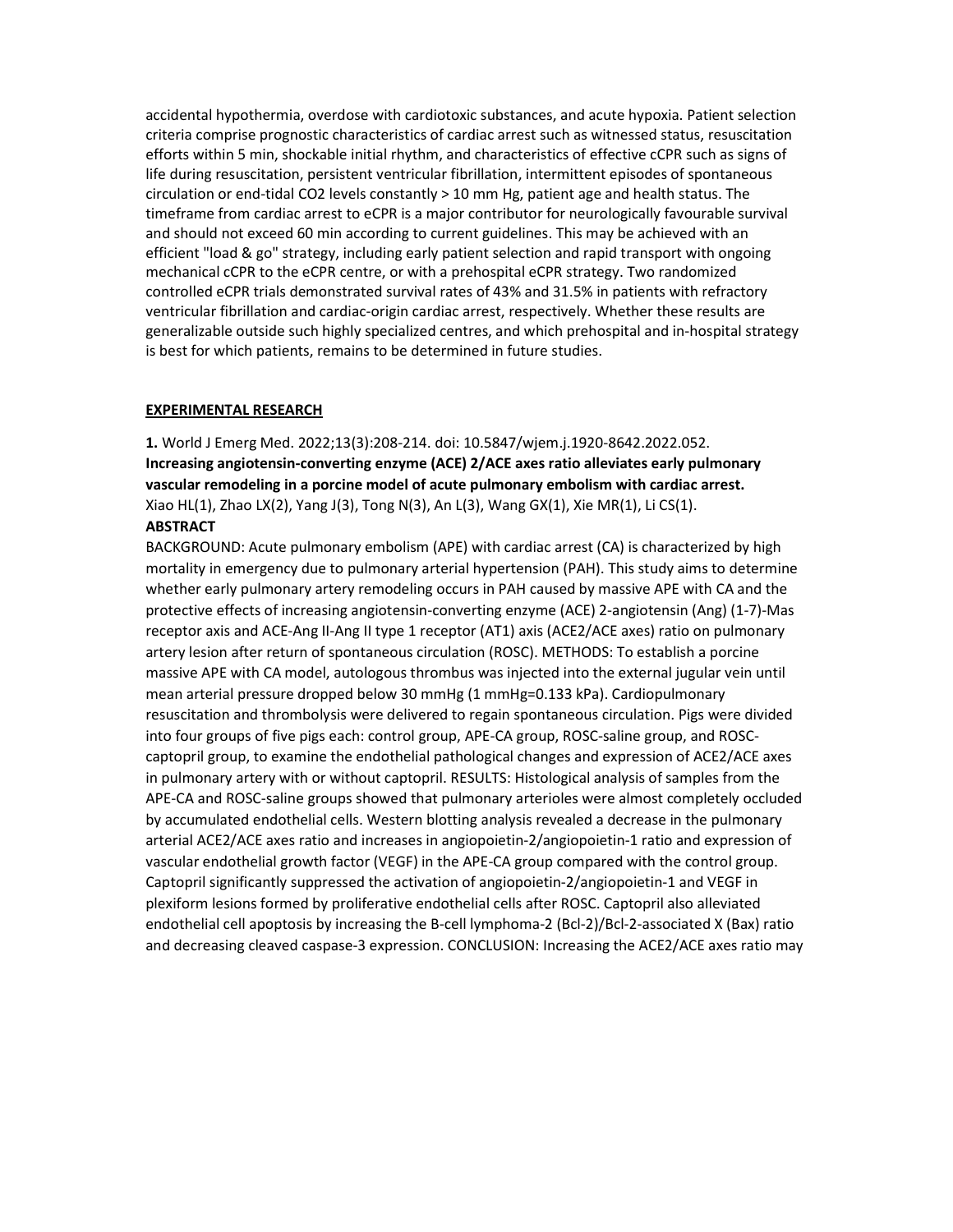ameliorate pulmonary arterial remodeling by inhibiting the apoptosis and proliferation of endothelial cells after ROSC induced by APE.

## 2. Front Med (Lausanne). 2022 May 17;9:848491. doi: 10.3389/fmed.2022.848491. eCollection 2022. Protection Against Post-resuscitation Acute Kidney Injury by N-Acetylcysteine via Activation of the Nrf2/HO-1 Pathway.

Wang S(1), Liu G(1), Jia T(1), Wang C(1), Lu X(1), Tian L(1), Yang Q(1), Zhu C(1). **ABSTRACT** 

BACKGROUND AND OBJECTIVE: Acute kidney injury (AKI), the common complication after cardiopulmonary resuscitation (CPR), seriously affects the prognosis of cardiac arrest (CA) patients. However, there are limited studies on post-resuscitation AKI. In addition, it has been demonstrated that N-acetylcysteine (N-AC) as an ROS scavenger, has multiorgan-protective effects on systemic and regional ischaemia-reperfusion injuries. However, no studies have reported its protective effects against post-resuscitation AKI and potential mechanisms. This study aimed to clarify the protective effects of N-AC on post-resuscitation AKI and investigate whether its potential mechanism was mediated by activating Nrf-2/HO-1 pathway in the kidney. METHODS: We established cardiac arrest models in rats. All animals were divided into four groups: the sham, control, N-AC, and ZnPP groups. Animals in each group except for the ZnPP group were assigned into two subgroups based on the survival time: 6 and 48 h. The rats in the control, N-AC, and ZnPP groups underwent induction of ventricular fibrillation (VF), 8 min untreated VF and cardiopulmonary resuscitation. Renal function indicators, were detected using commercial kits. Renal pathologic changes were assessed by haematoxylin-eosin (HE) staining. Oxidative stress and inflammatory responses were measured using the corresponding indicators. Apoptosis was evaluated using terminal uridine nick-end labeling (TUNEL) staining, and expression of proteins associated with apoptosis and the Nrf-2/HO-1 pathway was measured by western blotting. RESULTS: N-AC inhibited post-resuscitation AKI. We observed that N-AC reduced the levels of biomarkers of renal function derangement; improved renal pathological changes; and suppressed apoptosis, oxidative stress, and inflammatory response. Additionally, the production of ROS in the kidneys markedly decreased by N-AC. More importantly, compared with the control group, N-AC further upregulated the expression of nuclear Nrf2 and endogenous HO-1 in N-AC group. However, N-AC-determined protective effects on postresuscitation AKI were markedly reversed after pretreatment of the HO-1 inhibitor zinc protoporphyrin (ZnPP). CONCLUSIONS: N-AC alleviated renal dysfunction and prolonged survival in animal models of CA. N-AC partially exerts beneficial renal protection via activation of the Nrf-2/HO-1 pathway. Altogether, all these findings indicated that N-AC as a common clinical agent, may have the potentially clinical utility to improve patients the outcomes in cardiac arrest.

3. Comput Biol Med. 2022 May 27:105665. doi: 10.1016/j.compbiomed.2022.105665. Online ahead of print.

## An In-Silico model for evaluating the directional shock vectors in terminating and modulating rotors.

Kulangareth NV(1), Magtibay K(2), Massé S(3), Krishnakumar Nair(3), Dorian P(4), Nanthakumar K(3), Umapathy K(2).

### **ABSTRACT**

Out-of-hospital cardiac arrest (OHCA) accounts for a majority of mortality worldwide. Survivability from an OHCA highly depends on timely and effective defibrillation. Most of the OHCA cases are due to ventricular fibrillation (VF), a lethal form of cardiac arrhythmia. During VF, previous studies have shown the presence of spatiotemporally organized electrical activities called rotors and that terminating these rotor-like activities could modulate or terminate VF in an in-hospital or research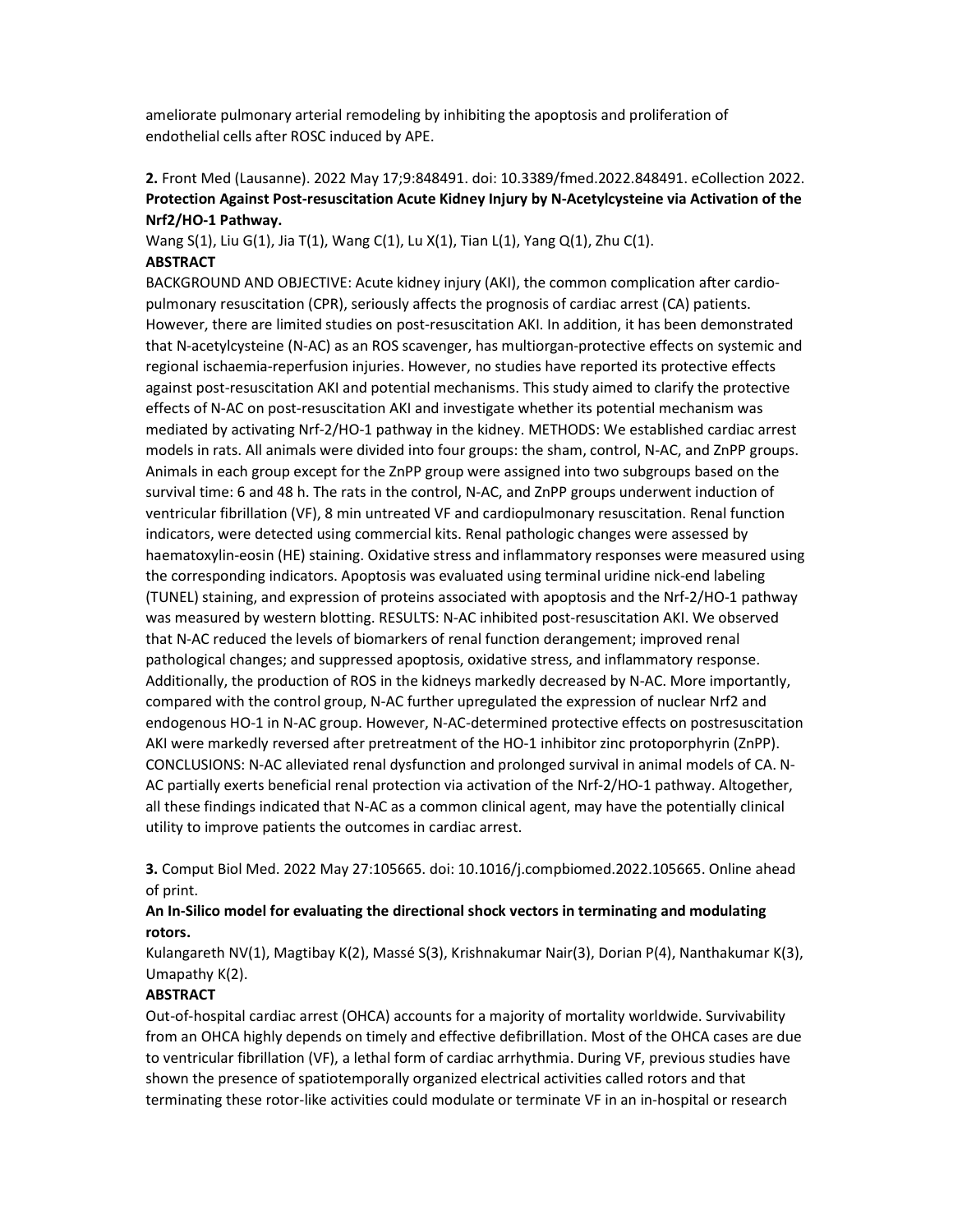setting. However, such an approach is not feasible for OHCA scenarios. In the case of an OHCA, external defibrillation remains the main therapeutic option despite the low survival rates. In this study, we evaluated whether defibrillation effectiveness in an OHCA scenario could be improved if a shock vector directly targets rotor-like, spatiotemporal electrical activities on the myocardium. Specifically, we hypothesized that the position of defibrillator pads with respect to a rotor's core axis and shock current density could influence the likelihood of rotor termination and thereby result in successful defibrillation. We created a bidomain cardiac model based on porcine heart data using Aliev-Panfilov bidomain equations. We simulated localized rotors, which we attempted to terminate using different defibrillation pad orientations relative to the rotor axis (i.e., perpendicular, parallel, and oblique). In addition, we gradually increased current densities for each defibrillation pad orientation from 4 to 12 A/m2. We repeated the above defibrillation procedure for rotors originating from four different locations on the ventricles. The shock parameters and the outcomes were analyzed using a Generalized Linear Mixed Model (GLMM) with Logistic Regression to link rotor termination with the defibrillation pad orientation and current density. Our results suggest the highest average likelihood of terminating rotors during VF is when defibrillator pads are placed perpendicular to the rotor axis (0.99 ± 0.03), with an average current density of 7.2 A/m2, compared to any other orientation (parallel:  $0.76 \pm 0.26$  and oblique:  $0.08 \pm 0.12$ ). Our simulations suggest that optimal defibrillator pad orientation, combined with sufficient current density magnitude, could improve the likelihood of rotor termination during VF and thereby improving defibrillation success in OHCA patients.

4. Front Med (Lausanne). 2022 May 12;9:892472. doi: 10.3389/fmed.2022.892472. eCollection 2022.

### The Effects of Alda-1 Treatment on Renal and Intestinal Injuries After Cardiopulmonary Resuscitation in Pigs.

Yu Q(1), Gao J(1), Shao X(2), Lu W(3), Chen L(1), Jin L(1).

#### ABSTRACT

AIM: After successful cardiopulmonary resuscitation (CPR), most survivors will develop acute kidney injury and intestinal barrier dysfunction, both of which contribute to the poor outcomes of cardiac arrest (CA) victims. Recently, the aldehyde dehydrogenase 2 (ALDH2) agonist, Alda-1 was shown to effectively alleviate regional ischemia/reperfusion injury of various organs. In the present study, we investigated the effects of Alda-1 treatment on renal and intestinal injuries after CA and resuscitation in pigs. METHODS: Twenty-four male domestic pigs were randomly divided into one of the three groups: sham  $(n = 6)$ , CPR  $(n = 10)$ , or CPR+Alda-1  $(n = 8)$ . CA was induced and untreated for 8 min, and then CPR was performed for 8 min in the CPR and CPR+Alda-1 groups. At 5 min after resuscitation, a dose of 0.88 mg/kg of Alda-1 was intravenously administered in the CPR+Alda-1 group. The biomarkers of renal and intestinal injuries after resuscitation were regularly measured for a total of 24 h. Subsequently, the animals were euthanized, and then renal and intestinal tissues were obtained for the measurements of ALDH2 activity and expression, and cell apoptosis and ferroptosis. RESULTS: Five of the 10 animals in the CPR group and six of the eight animals in the CPR+Alda-1 group were successfully resuscitated. After resuscitation, the levels of biomarkers of renal and intestinal injuries were significantly increased in all animals experiencing CA and resuscitation compared with the sham group; however, Alda-1 treatment significantly alleviated renal and intestinal injuries compared to the CPR group. Post-resuscitation ALDH2 activity was significantly decreased and its expression was markedly reduced in the kidney and intestine in those resuscitated animals compared with the sham group; nevertheless, both of them were significantly greater in those animals receiving Alda-1 treatment compared to the CPR group. In addition, renal, intestinal apoptosis and ferroptosis after resuscitation were observed in the CPR and CPR+Alda-1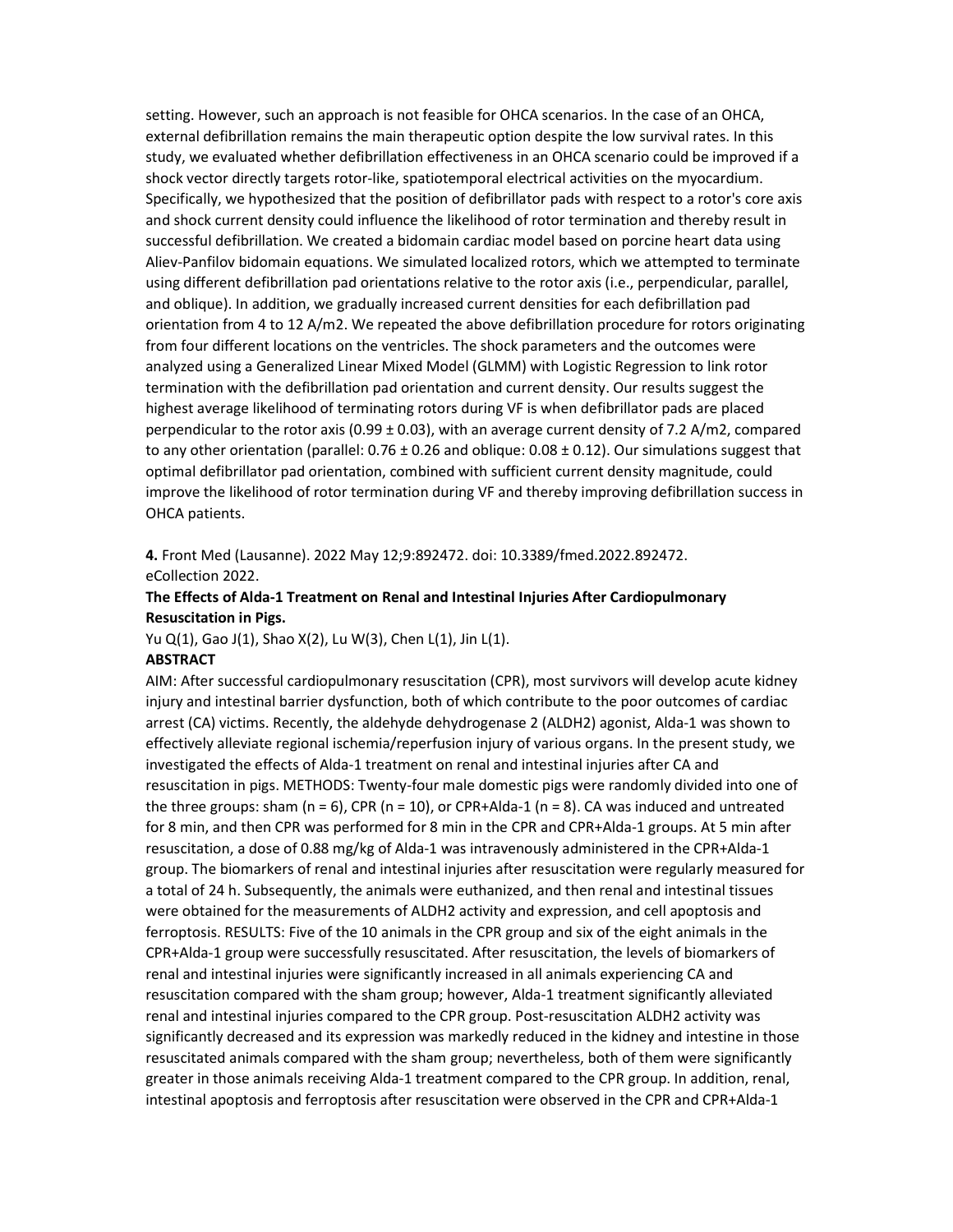groups, in which both of them were significantly milder in the CPR+Alda1 group than in the CPR group. CONCLUSIONS: The activation of ALDH2 by Alda-1 treatment significantly alleviated postresuscitation renal and intestinal injuries through the inhibition of cell apoptosis and ferroptosis in a pig model of CA and resuscitation.

#### CASE REPORTS

1. Cureus. 2022 Apr 27;14(4):e24537. doi: 10.7759/cureus.24537. eCollection 2022 Apr. Another Way to Break Hearts: Reverse Takotsubo Cardiomyopathy. Zhang Y(1), Nuthulaganti SR(1), Liu K(2), Blanco A(2), Esmail K(2)(3).

#### **ABSTRACT**

A 34-year-old female was found to be hypoxic shortly after intubation during elective eye surgery. The patient then went into ventricular fibrillation leading to cardiac arrest. Return of spontaneous circulation (ROSC) was achieved after several rounds of cardiopulmonary resuscitation with epinephrine. The patient was immediately taken for cardiac catherization which revealed angiographically normal coronary arteries. A computed tomography angiogram chest showed pulmonary embolism and unclear chronicity. Transthoracic echocardiogram (TTE) showed a reduced ejection fraction of 30%-35% with nearly akinetic basal walls, consistent with reverse Takotsubo cardiomyopathy. The patient was started on anticoagulation and was successfully extubated shortly afterward. Cardiac magnetic resonance imaging (MRI) one week later revealed a recovered left ventricular ejection fraction. Our case demonstrated variants of Takotsubo cardiomyopathy while highlighting the notion that cardiac function can be temporarily compromised by acute physiological stressors.

# 2. World J Clin Cases. 2022 Apr 26;10(12):3899-3906. doi: 10.12998/wjcc.v10.i12.3899.

# Combined use of extracorporeal membrane oxygenation with interventional surgery for acute pancreatitis with pulmonary embolism: A case report.

Yan LL(1), Jin XX(1), Yan XD(1), Peng JB(1), Li ZY(1), He BL(2).

# **ABSTRACT**

BACKGROUND: Acute pancreatitis (AP) is an acute inflammatory process of the pancreas characterized by self-digestion of pancreatic tissue, which can trigger a systemic inflammatory response. Venous thrombosis, resulting from a hypercoagulable state, is a vascular complication of AP. AP complicated by pulmonary embolism (PE) is very rare, and the combined use of extracorporeal membrane oxygenation (ECMO) with a vascular interventional procedure for AP complicated by PE is even rarer. CASE SUMMARY: A 32-year-old man with a history of obesity developed rapidly worsening AP secondary to hypertriglyceridemia. During treatment, the patient developed chest tightness, shortness of breath, and cardiac arrest. Computed tomography (CT) scans of his upper abdomen were consistent with pancreatitis. PE was identified by chest CT angiography involving the right main pulmonary artery and multiple lobar pulmonary arteries. The patient's Ddimer level was significantly elevated (> 20 mg/L). The patient received high-frequency oxygen inhalation, continuous renal replacement therapies, anti-infective therapy, inhibition of pancreatic secretion, emergent endotracheal intubation, and advanced cardiac life support with cardiopulmonary resuscitation. Following both ECMO and a vascular interventional procedure, the patient recovered and was discharged. CONCLUSION: PE is a rare but potentially lethal complication of AP. The early diagnosis of PE is important because an accurate diagnosis and timely interventional procedures can reduce mortality. The combined use of ECMO with a vascular interventional procedure for AP complicated by PE can be considered a feasible treatment method. A collaborative effort between multiple teams is also vital.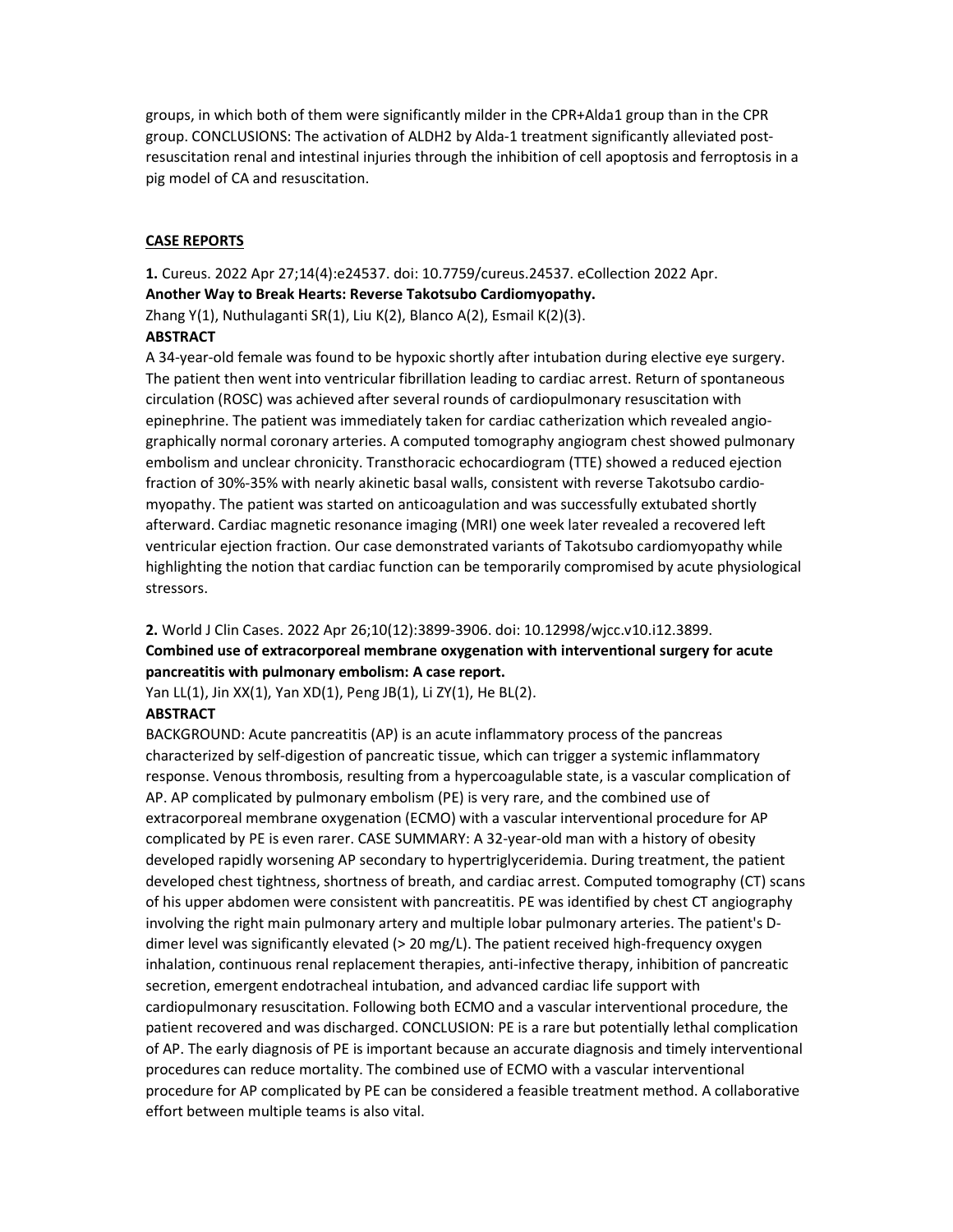3. Front Med (Lausanne). 2022 May 11;9:843282. doi: 10.3389/fmed.2022.843282. eCollection 2022. Sudden Cardiac Arrest in a Patient With COVID-19 as a Result of Severe Hyperkalemia After Administration of Succinylcholine Chloride for Reintubation. A Case Report.

Putowski M(1)(2), Drygalski T(2), Morajda A(2), Woroń J(2)(3), Sanak T(1)(2), Wordliczek J(2)(4). ABSTRACT

BACKGROUND: We present a case study of a man with coronavirus disease 2019 (COVID-19) who developed cardiac arrest as a result of hyperkalemia following administration of chlororsuccinylcholine during endotracheal intubation. CASE SUMMARY: A patient with a severe course of COVID-19, hospitalized in the Intensive Care Unit, underwent reintubation on day 16. The applied scheme was rapid sequence induction and intubation with administration of chlororsuccinylcholine. Immediately after intubation, there was a sudden cardiac arrest due to hyper-kalemia (cK + 10.2 meq/L). Treatment was initiated as per guidelines, which resulted in a return to spontaneous circulation after 6 min. CONCLUSION: Chlorsucynylcholine may cause life-threatening hyperkalemia. We recommend using rocuronium as a neuromuscular blocking agent in critically ill COVID-19 patients due to its more optimal safety profile.

4. Prehosp Emerg Care. 2022 Jun 6:1-3. doi: 10.1080/10903127.2022.2082609. Online ahead of print.

## The Role of Ultrasound Examination in the Differential Diagnosis of Cardiac Arrest in Prehospital Care: A Case Report.

Soták M(1)(2), Tyll T(1), Pochop M(1).

## **ABSTRACT**

The survival rate of patients with out-of-hospital cardiac arrest has improved in recent years; however, it remains low. One approach to improving outcomes in these cases is to implement pointof-care ultrasound as an integral part of advanced cardiac life support management. Due to its growing popularity among emergency physicians, several protocols for this examination have been developed; however, there are little data on its use in the prehospital setting. We present a case report on the role of ultrasound examination in cardiac arrest for both diagnostic and therapeutic management.

5. Case Rep Obstet Gynecol. 2022 May 18;2022:9658708. doi: 10.1155/2022/9658708. eCollection 2022.

## Rotational Thromboelastometry-Guided Venoarterial Extracorporeal Membrane Oxygenation in the Treatment of Amniotic Fluid Embolism.

Wothe JK(1), Elfstrand E(2), Mooney MR(3), Wothe DD(2)

## **ABSTRACT**

Amniotic fluid embolism (AFE) is a rare and often fatal complication of pregnancy that occurs during the puerperium. The low incidence of AFE has resulted in few large studies, which makes evidencebased management of AFE challenging. The use of extracorporeal membrane oxygenation (ECMO) has been reported but is limited by availability and challenges managing anticoagulation. In this report, we detail the case of a 29-year-old female who suffered from an AFE leading to cardiac arrest and disseminated intravascular coagulopathy. She was treated with protocolized A-OK (adenosine, ondansetron, and ketorolac), emergency c-section, cardiopulmonary resuscitation, massive blood transfusion, and rotational thromboelastometry-guided ECMO, allowing her to forgo initial anticoagulation. After a prolonged rehabilitation with initial poor neurological status, she made a complete recovery. In this report, we describe the protocols that contributed to her recovery and detail management of complicated AFE for other clinicians.